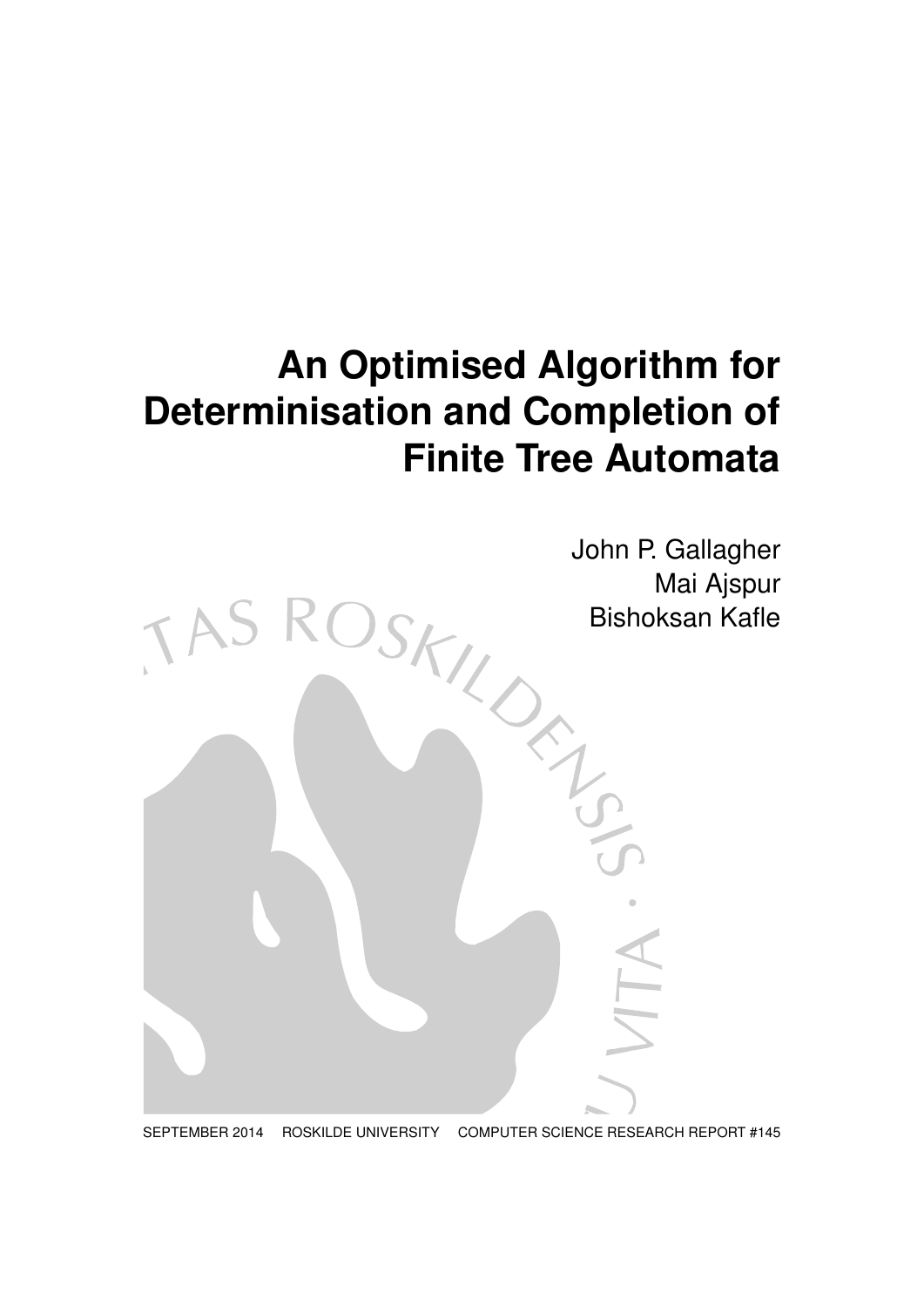Copyright © 2014 John P. Gallagher, Mai Ajspur, and Bishoksan Kafle



Computer Science Roskilde University P. O. Box 260 DK–4000 Roskilde Denmark

Telephone: +45 4674 3839<br>Telefax: +45 4674 3072 Telefax: +45 4674 3072<br>Internet: http://www.ruc.c http://www.ruc.dk/dat\_en/ E-mail: datalogi@ruc.dk

# All rights reserved

Permission to copy, print, or redistribute all or part of this work is granted for educational or research use on condition that this copyright notice is included in any copy.

ISSN 0109–9779

Research reports are available electronically from: http://www.ruc.dk/dat\_en/research/reports/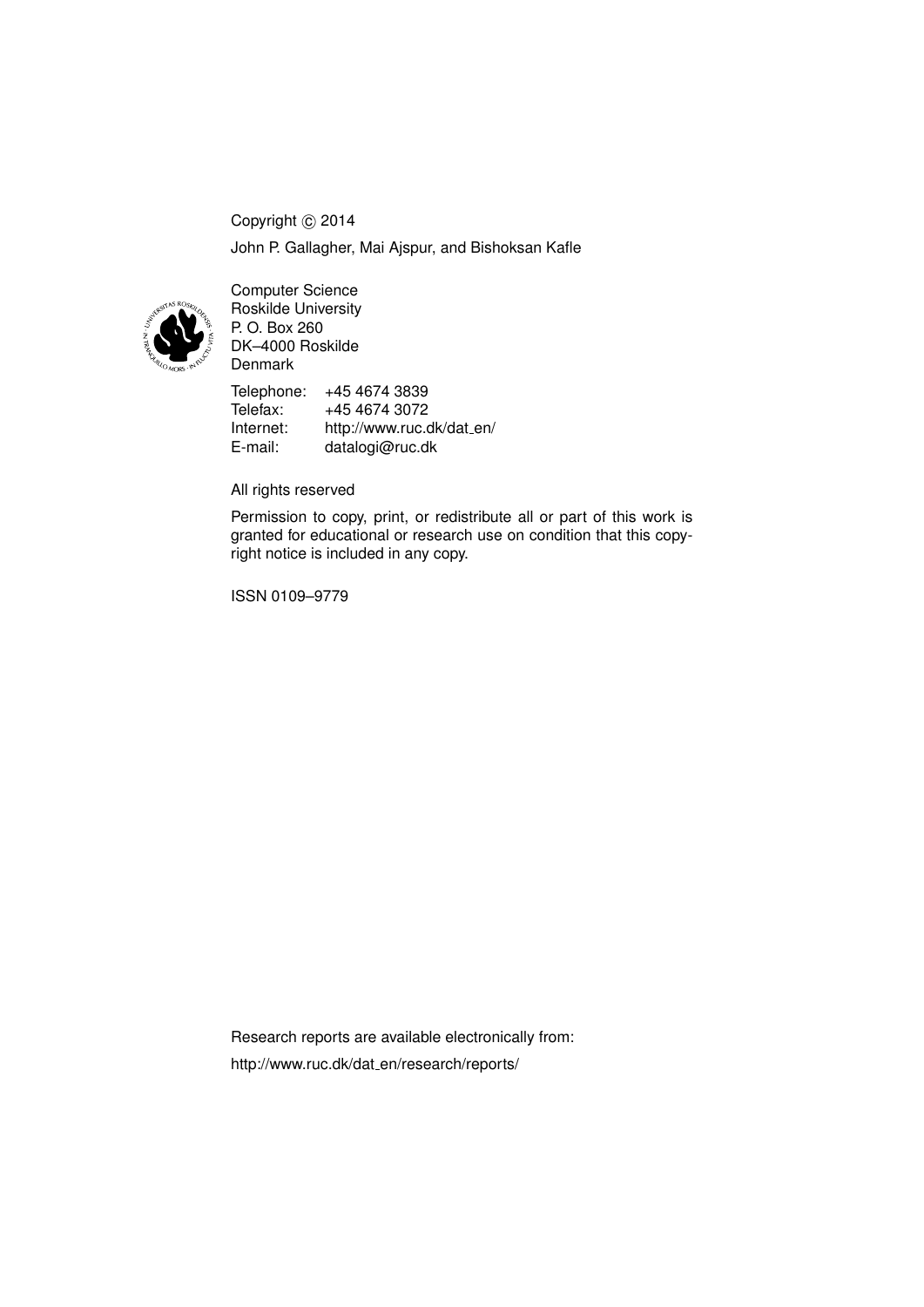# An Optimised Algorithm for Determinisation and Completion of Finite Tree Automata?

John P. Gallagher<sup>1,2</sup>, Mai Ajspur<sup>1</sup>, and Bishoksan Kafle<sup>1</sup>

<sup>1</sup> Roskilde University, Denmark 2 IMDEA Software Institute, Madrid Email: {jpg,ajspur,kafle}@ruc.dk

Abstract. Determinisation is an important concept in the theory of finite tree automata. However the complexity of the textbook procedure for determinisation is such that it is not viewed as a being a practical procedure for manipulating tree automata, even fairly small ones. The computational problems are exacerbated when an automaton has to be both determinised and completed, for instance to compute the complement of an automaton. In this paper we develop an algorithm for determinisation and completion of finite tree automata, whose worst-case complexity remains unchanged, but which performs dramatically better than existing algorithms in practice. The algorithm is developed in stages by optimising the textbook algorithm. A critical aspect of the algorithm is that the transitions of the determinised automaton are generated in a potentially very compact form called product form, which can often be used directly when manipulating the determinised automaton. The paper contains an experimental evaluation of the algorithm on a large set of tree automata examples. Applications of the algorithm include static analysis of term rewriting systems and logic programs, and checking containment of languages defined by tree automata such as XML schemata.

# 1 Introduction

Finite tree automata (FTAs) are mathematical machines that define so-called recognisable tree languages, possibly infinite sets of terms that have desirable properties such as closure under Boolean set operations, and decidability of membership and emptiness. In the paper we will give a brief overview of the relevant features of FTAs, but the main goal of the paper is to focus on two operations on FTAs, namely determinisation and completion. These operations play a key role in the theory of FTAs, for example in showing that recognisable tree languages are closed under Boolean operations. Potentially, they also play a practical role in systems that manipulate sets of terms, but their complexity has so far discouraged their widespread application.

<sup>?</sup> Supported by Danish Natural Science Research Council (FNU) project 10-084290 (NUSA)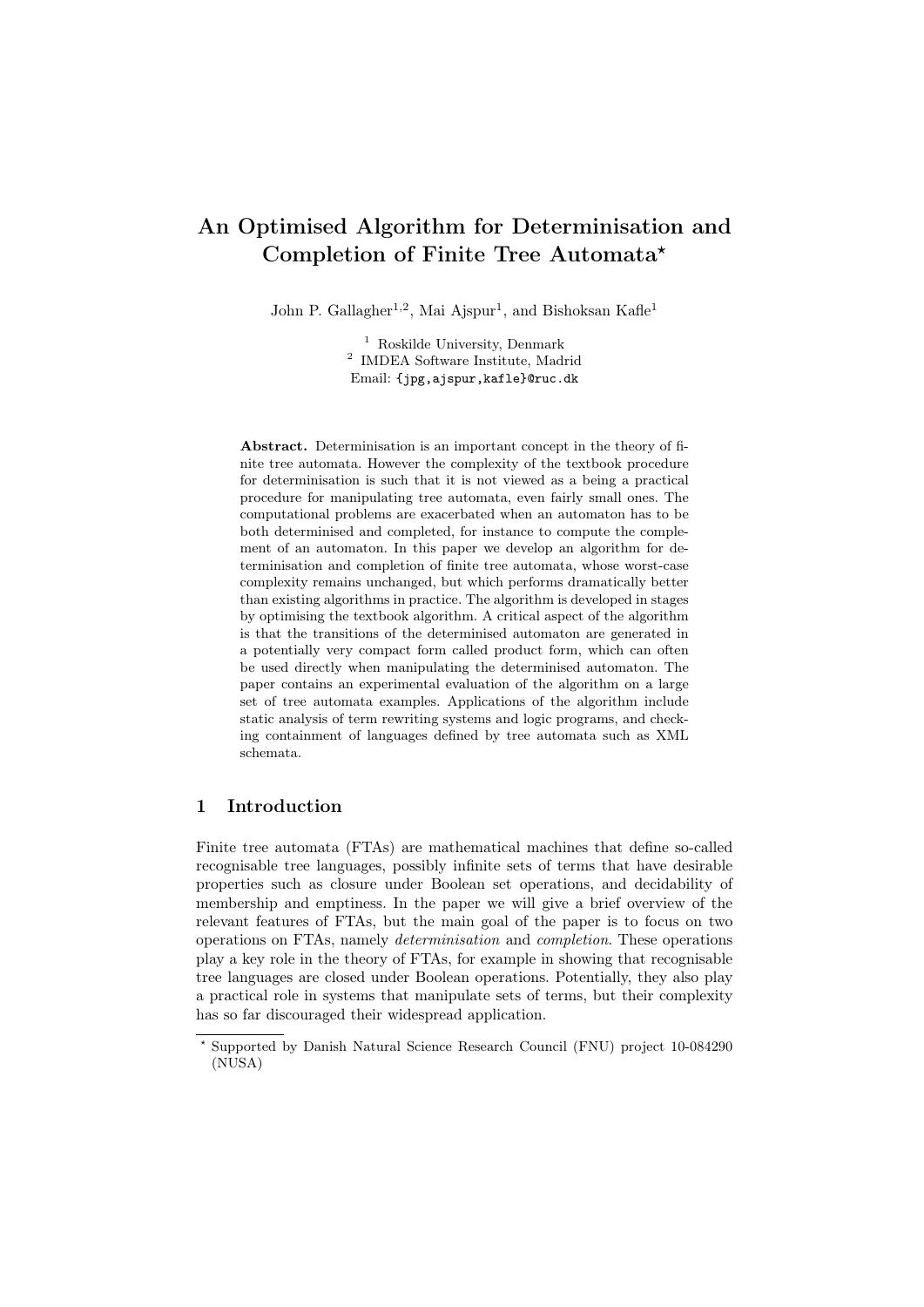In the paper we develop an optimised algorithm for determinisation, and analyse its properties. Experiments show that it performs well, though the worst case remains intractable. We also discuss applications of finite tree automata that exploit the determinisation algorithm. In Section 2 the essentials, for our purposes, of finite tree automata are introduced. The operations of determinisation and completion are defined. Section 3 presents the optimised algorithm for determinising an FTA. It is developed in a series of stages starting from the textbook algorithm for determinisation. In Section 4 a compact representation called product form of the set of transitions of an FTA is described, and it is shown how the algorithm in Section 3 can output transitions in product form. The performance of the algorithm is analysed in Section 5. In Section 6 we discuss the combination of determinisation and completion of an FTA and show that the performance of the algorithm generating product form is as effective when generating a complete determinised automaton. Section 7 reports on the performance of the algorithm on a large number of example tree automata. Section 8 discusses potential applications of the algorithm, Section 9 contains a discussion of related work and finally in Section 10 we summarise the outlook for further work and applications.

# 2 Preliminaries

A finite tree automaton (FTA) is defined as a quadruple  $\langle Q, Q_f , \Sigma, \Delta \rangle$ , where

- 1. Q is a finite set called states,
- 2.  $Q_f \subseteq Q$  is called the set of accepting (or final) states,
- 3.  $\Sigma$  is a set of function symbols and
- 4.  $\Delta$  is a set of transitions.

Each function symbol  $f \in \Sigma$  has an arity  $n \geq 0$ , written  $ar(f) = n$ . Function symbols with arity 0 are called *constants.* Q and  $\Sigma$  are disjoint. Term( $\Sigma$ ) is the set of ground terms (also called trees) constructed from  $\Sigma$  where  $t \in \text{Term}(\Sigma)$  iff  $t \in \Sigma$  is a constant or  $t = f(t_1, \ldots, t_n)$  where  $\text{ar}(f) = n$  and  $t_1, \ldots, t_n \in \text{Term}(\Sigma)$ . Similarly Term( $\Sigma \cup Q$ ) is the set of terms/trees constructed from  $\Sigma$  and  $Q$ , treating the elements of Q as constants.

Each transition in  $\Delta$  is of the form  $f(q_1, \ldots, q_n) \to q$ , where  $\mathsf{ar}(f) = n$  and  $q, q_1, \ldots, q_n \in Q$ .

To define acceptance of a term by the FTA  $\langle Q, Q_f, \Sigma, \Delta \rangle$  we first define a context for the FTA. A context is a term from  $\mathsf{Term}(\Sigma \cup Q \cup \{\bullet\})$  containing exactly one occurrence of  $\bullet$  (which is a constant not in  $\Sigma$  or Q). Let c be a context and  $t \in \text{Term}(\Sigma \cup Q)$ ; c[t] denotes the term resulting from the replacement of • in c by t.

The binary relation  $\Rightarrow$  represents one step of a run for the FTA. It is defined as follows;  $c[l] \Rightarrow c[r]$  iff c is a context and  $l \to r \in \Delta$ . The reflexive, transitive closure of  $\Rightarrow$  is denoted  $\Rightarrow^*$ .

A run for  $t \in \text{Term}(\Sigma)$  exists if  $t \Rightarrow^* q$  where  $q \in Q$ . The run is successful if  $q \in Q_f$  and in this case t is accepted by the FTA. A tree automaton R defines a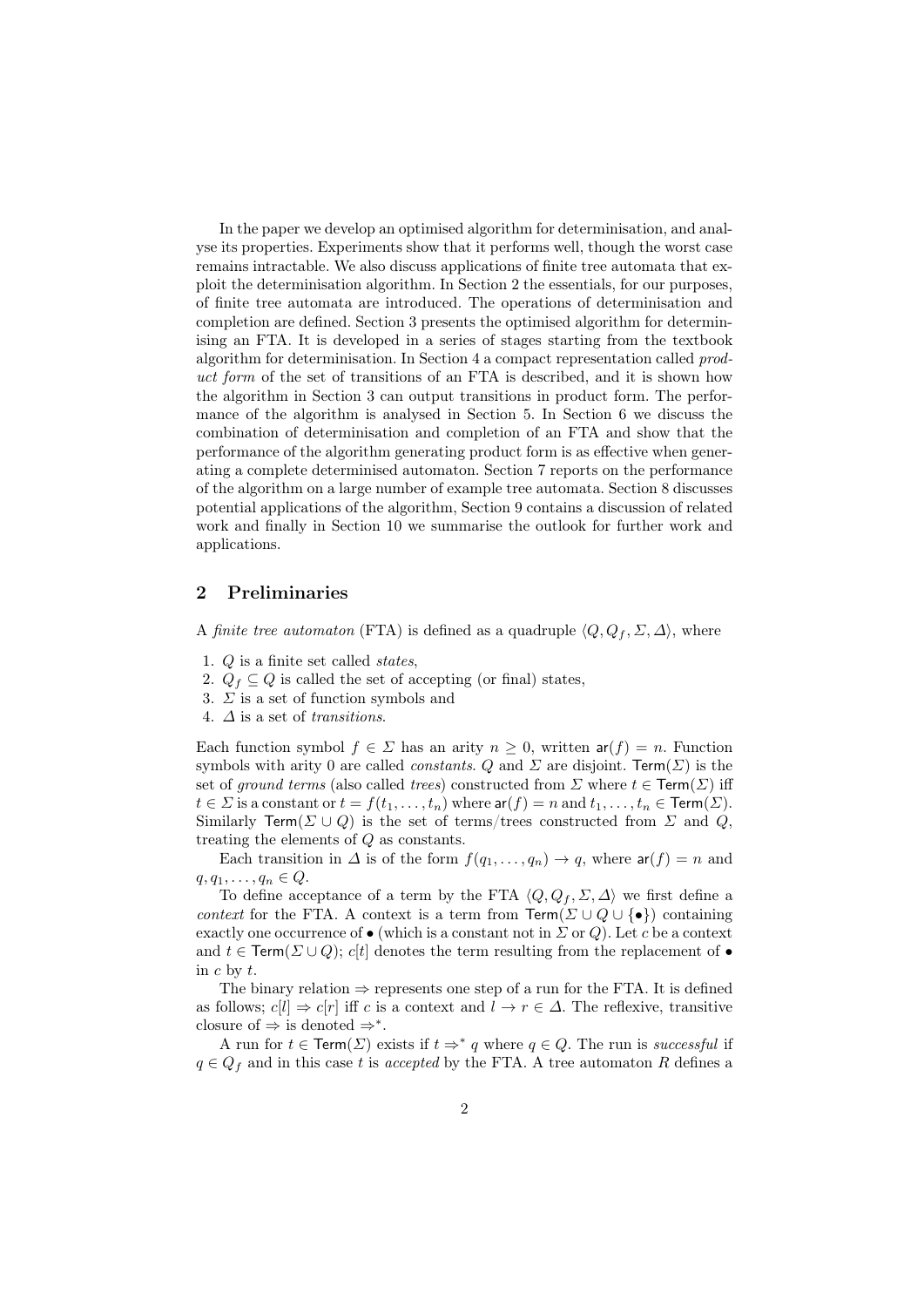set of terms, that is, a tree language, denoted  $L(R)$ , as the set of all terms that it accepts. We also write  $L(q)$  to be the set of terms t such that  $t \Rightarrow^* q$  in a given FTA.

**Definition 1.** An FTA  $\langle Q, Q_f, \Sigma, \Delta \rangle$  is called bottom-up deterministic if and only if  $\Delta$  contains no two transitions with the same left hand side. A bottom-up deterministic FTA is abbreviated as a DFTA.

Runs of a DFTA are deterministic in the following sense; for every context  $c$  and term of form  $c[t]$  there is at most one term  $c[t']$  such that  $c[t] \Rightarrow c[t']$ . It follows that for every  $t \in \text{Term}(\Sigma)$  there is at most one  $q \in Q$  such that  $t \Rightarrow^* q$ . As far as expressiveness is concerned we can limit our attention to DFTAs. For every FTA R there exists a DFTA R' such that  $L(R) = L(R')^3$ .

**Definition 2.** An automaton  $R = \langle Q, Q_f, \Sigma, \Delta \rangle$  is complete if for all n-ary functions  $f \in \Sigma$  and states  $q_1, \ldots, q_n \in Q$ , there exists a state q such that  $f(q_1, \ldots, q_n) \to q \in \Delta$ .

It follows that in a complete FTA every term  $t$  has at least one run and furthermore since in a complete  $DFTA$  each t has a run to exactly one state, a complete DFTA defines a partition of Term( $\Sigma$ ), namely  $\{L(q) | q \in Q\} \setminus \emptyset$ .



Fig. 1. The disjoint languages from Example 1

**Definition 3.** Let  $\Sigma$  be any signature and any a state. We define  $\Delta_{\text{any}}^{\Sigma}$  to be the following set of transitions.

$$
\{f(\overbrace{\mathsf{any},\ldots,\mathsf{any}}^{n \text{ times}}) \to \mathsf{any} \; | f^n \in \varSigma\}
$$

<sup>3</sup> FTAs are sometimes denoted NFTAs in the literature where N stands for nondeterministic.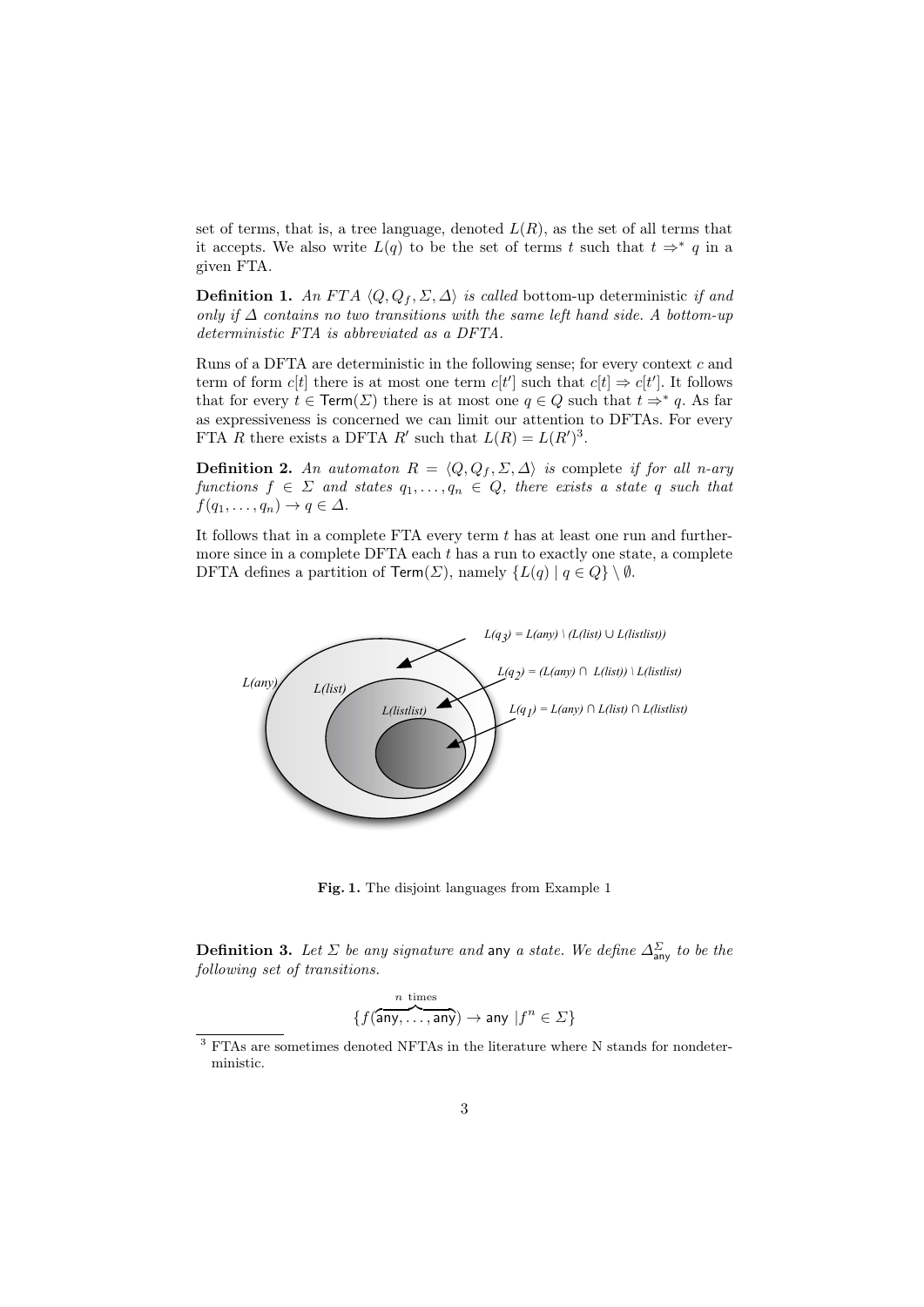```
procedure FTA DETERMINISATION (Input: \langle Q, \Sigma, Q_f, \Delta \rangle)
      \mathcal{Q}_d \leftarrow \emptyset\Delta_d \leftarrow \emptysetrepeat
            \mathcal{Q}_d \leftarrow \mathcal{Q}_d \cup \{Q_0\},\\Delta_d \leftarrow \Delta_d \cup \{f(Q_1,\ldots,Q_n) \rightarrow Q_0\}where
                    f^n \in \Sigma, Q_1, \ldots, Q_n \in \mathcal{Q}_d,
                    Q_0 = \{q_0 \mid \exists q_1 \in Q_1, \ldots, q_n \in Q_n, (f(q_1, \ldots, q_n) \to q_0) \in \Delta \}until no rules can be added to \Delta_d\mathcal{Q}_f \leftarrow \{Q' \in \mathcal{Q}_d \mid Q' \cap Q_f \neq \emptyset\}return (Q_d, \Sigma, \mathcal{Q}_f, \Delta_d)end procedure
```
Fig. 2. Textbook Determinisation Algorithm

Clearly, given an FTA  $\langle Q, Q_f, \Sigma, \Delta \rangle$  with any  $\in Q$  and  $\Delta_{\text{any}}^{\Sigma} \subseteq \Delta$ , there is a run  $t \Rightarrow^*$  any for any  $t \in \mathsf{Term}(\Sigma)$ , that is,  $L(\mathsf{any}) = \mathsf{Term}(\Sigma)$ .

We normally drop the superscript in  $\Delta_{\text{any}}^{\Sigma}$  as  $\Sigma$  is usually clear from the context.

Example 1. Let  $\Sigma = \{[], [..], 0\}$ ,  $Q = \{list, listlist, \text{any}\}$ ,  $Q_f = \{list, listlist\}$ and  $\Delta = \{[] \rightarrow list, [\text{any} | list] \rightarrow list, [] \rightarrow listlist, [list | listlist] \rightarrow listlist] \cup \Delta_{\text{any}}.$  $L(list)$  is the set of lists of any terms, while  $L(listlist)$  is the set of lists whose elements are themselves lists. Clearly  $L(listlist)$  is contained in  $L(list)$ , which is contained in  $L(\text{any})$ .

The automaton is not bottom-up deterministic; a determinisation algorithm (see Section 3) yields the DFTA  $\langle Q', Q'_f, \Sigma, \Delta' \rangle$ , where  $Q' = \{q_1, q_2, q_3\}, Q'_f =$  ${q_1, q_2}$  and  $\Delta' = \{[] \rightarrow q_1, [q_1|q_1] \rightarrow q_1, [q_2|q_1] \rightarrow q_1, [q_1|q_2] \rightarrow q_2, [q_2|q_2] \rightarrow q_1, [q_2|q_3] \rightarrow q_2, [q_3|q_3] \rightarrow q_2, [q_3|q_3] \rightarrow q_1, [q_3|q_2] \rightarrow q_2, [q_3|q_3] \rightarrow q_2, [q_3|q_3] \rightarrow q_2, [q_3|q_3] \rightarrow q_2, [q_3|q_3] \rightarrow q_2, [q_3|q_3] \rightarrow$  $q_2, [q_3|q_2] \rightarrow q_2, [q_3|q_1] \rightarrow q_2, [q_2|q_3] \rightarrow q_3, [q_1|q_3] \rightarrow q_3, [q_3|q_3] \rightarrow q_3, 0 \rightarrow q_3$ .

The states  $q_1$ ,  $q_2$  and  $q_3$  are abbreviations for elements of the powerset of the states of the original FTA; here  $q_1 = \{\text{any}, list, listlist\}, q_2 = \{\text{any}, list\}$  and  $q_2 = \{\text{any}\}$ . This automaton is also complete  $q_3 = \{ \text{any} \}.$  This automaton is also complete.

In Example 1,  $L(q_1) = L(\text{any}) ∩ L(list) ∩ L(listlist), L(q_2) = (L(list) ∩ L(\text{any})) \setminus$  $L(listlist)$ , and  $L(q_3) = L($ any) $\setminus (L(list) \cup L(listlist))$ . The relationship between the languages corresponding to the FTA and DFTA states in Example 1 is shown in Figure 1.

# 3 Development of an Optimised Determinisation Algorithm

In this section we present the textbook algorithm for FTA determinisation, and then proceed to optimise it. The determinisation algorithm in Figure 2 is the one presented (apart from some renaming of variables) in [2]. In each of the figures from Figure 2 to Figure 11 we show successive modifications of the algorithm, where the changed lines are marked on the right hand side.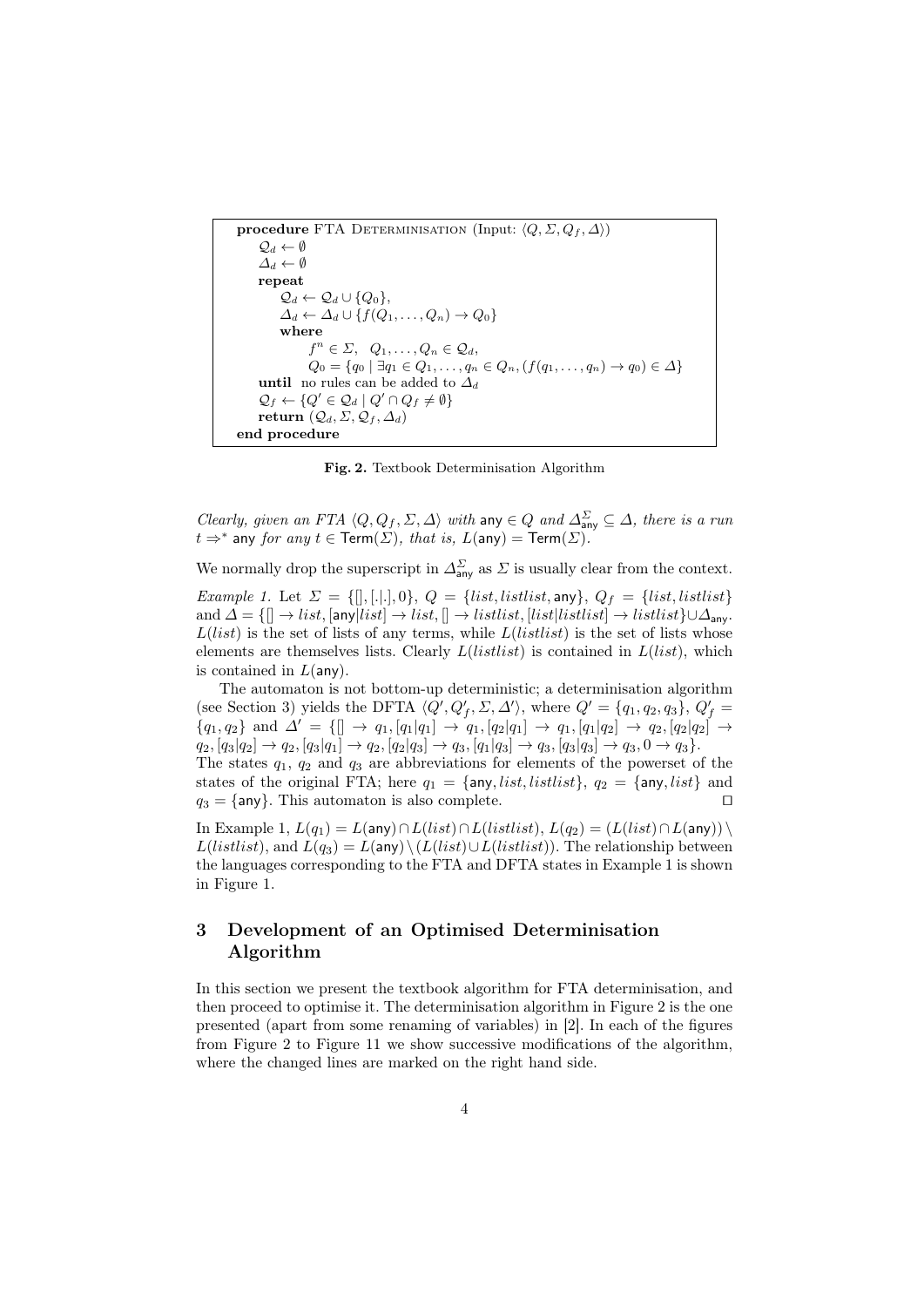

Fig. 3. Restructured algorithm with explicit iteration (Step 1)

We note first a small ambiguity in the algorithm as presented in [2]. In the assignment  $Q_0 = \{q_0 \mid \exists q_1 \in Q_1, \ldots, q_n \in Q_n, (f(q_1, \ldots, q_n) \to q_0) \in \Delta \}$  the right hand side is implicitly assumed to evaluate to a non-empty set, otherwise it is ignored. Although allowing the variable  $Q_0$  to take the value  $\emptyset$  would return a correct result, many redundant transitions of the form  $f(Q_1, \ldots, Q_n) \to \emptyset$  would be generated. In our transformed algorithm we make this assumption explicit and eliminate such transitions.

Note that the states of the computed DFTA are elements of  $2^Q$  where  $Q$  is the set of states of the input FTA.

#### 3.1 Step 1: Minor restructuring

First we apply some minor restructuring to the algorithm. The **repeat** ... where ... until loop is rewritten to iterate explicitly over  $\Sigma$  and  $\mathcal{Q}_d$ , and the termination condition "no rules can be added to  $\Delta_d$ " is rewritten to compare values of  $\Delta_d$  on successive iterations. Using this restructuring we obtain the algorithm in Figure 3.

## 3.2 Step 2: Introduction of functional notation

Let  $\langle Q, \Sigma, Q_f, \Delta \rangle$  be an FTA. Let  $t = f(q_1, \ldots, q_n) \to q, n \geq 0$  be a transition in  $\Delta$ . Define the following selector functions on t.

$$
\begin{array}{ll}\n\text{rhs}: \Delta \to Q & \text{lhs}_i: \Delta \hookrightarrow Q & \text{func}: \Delta \to Q \\
\text{rhs}(t) = q & \text{lhs}_i(t) = q_i, 1 \le i \le n & \text{func}(t) = f\n\end{array}
$$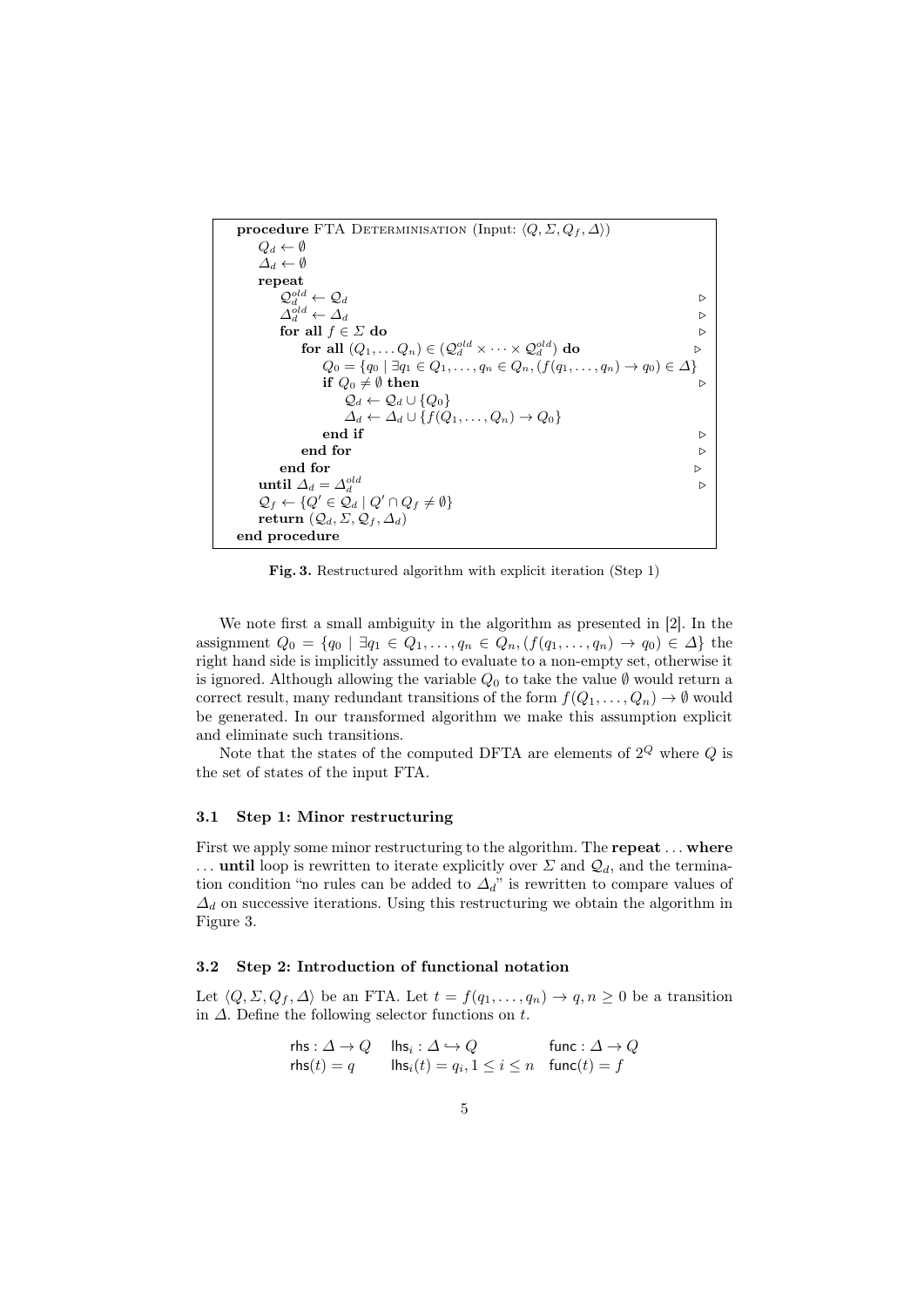The  $\mathsf{Ins}_i$  functions are partial functions on  $\Delta$  since  $\mathsf{Ins}_i$  is not defined for every transition for a given i. In particular the  $\vert$ hs<sub>i</sub> functions are undefined on transitions whose function symbol has arity zero.

The inverse mappings  $\mathsf{Ins}_i^{-1}: Q \to 2^{\Delta}$  and  $\mathsf{func}^{-1}: \Sigma \to 2^{\Delta}$  are defined respectively as  $\textsf{lhs}_i^{-1}(q) = \{t \mid \textsf{lhs}_i(t) = q\}$ ,  $\textsf{func}^{-1}(f) = \{t \mid \textsf{func}(t) = f\}$ . Using these,  $\mathsf{lhsf}_i : (\Sigma \times Q) \to 2^\Delta$  is defined as  $\mathsf{lhsf}_i(f, q) = \mathsf{lhsf}_i^{-1}(q) \cap \mathsf{func}^{-1}(f)$ .

lhsf  $i(f, q)$  can be regarded as an index for  $\Delta$  returning the set of transitions whose function symbol is f and whose left hand side has q in the  $i<sup>th</sup>$  position. The mappings lhsf<sub>i</sub> are lifted to sets of states, giving  $\mathsf{Lhsf}_i$  defined as follows.

$$
\begin{array}{l}\text{Lhsf}_i: (\varSigma \times 2^Q) \to 2^{\varDelta} \\ \text{Lhsf}_i(f, S) = \bigcup_{s \in S} \text{lhsf}_i(f, s) \end{array}
$$

We also lift rhs to sets of transitions, giving the function Rhs :  $2^{\Delta} \rightarrow 2^{\mathcal{Q}}$ , where  $Rhs(T) = {rhs(t) | t \in T}.$ 

We now apply the notation introduced above, and use the following property, obtaining the result shown in Figure 4.

Property 1. The following expressions are equal for all  $f \in \Sigma$  and  $Q_1, \ldots Q_n \in$  $2^Q$ .

$$
- \{q_0 \mid \exists q_1 \in Q_1, \dots, q_n \in Q_n, (f(q_1, \dots, q_n) \to q_0) \in \Delta\}
$$
  
- if  $\operatorname{ar}(f) = 0$  then Rhs $(\operatorname{func}^{-1}(f))$  else Rhs $(\operatorname{Lhsf}_1(f, Q_1) \cap \dots \cap \operatorname{Lhsf}_n(f, Q_n))$ 

*Proof.* Application of the definitions of Rhs, Lhsf<sub>i</sub> and set operations.  $\square$ 

# 3.3 Step 3: Modifying the termination condition, and delaying computation of transitions

Examining the loop beginning "for all  $f \in \Sigma$ ", we observe that the values of  $\Delta_d^{old}$  and  $\mathcal{Q}_d^{old}$  are assigned to  $\Delta_d$  and  $\mathcal{Q}_d$  respectively just before the loop, and the values of  $\Delta_d^{old}$  and  $\mathcal{Q}_d^{old}$  do not change in the body of the for all loop. By a simple dependency analysis we can establish that the values of  $\Delta_d$  and  $\mathcal{Q}_d$  at the end of the loop body depend only on the value of  $\mathcal{Q}_d^{old}$  at the start of the loop body. Furthermore the values of  $\Delta_d$  and  $\mathcal{Q}_d$  are only incremented in the loop body. Thus we can assert the following invariants immediately before the until statement:

$$
\Delta_d = \Delta_d^{old} \cup \phi_1(\mathcal{Q}_d^{old}) \tag{1}
$$

$$
\mathcal{Q}_d = \mathcal{Q}_d^{old} \ \cup \ \phi_2(\mathcal{Q}_d^{old}) \tag{2}
$$

where  $\phi_1: 2^{2^Q} \to 2^{\Delta}$  and  $\phi_2: 2^{2^Q} \to 2^{2^Q}$  represent the loop body, projected onto  $\Delta_d$  and  $\mathcal{Q}_d$  respectively.

Rename the values of  $\mathcal{Q}_d$  and  $\Delta_d$  on the i<sup>th</sup> iteration  $(i = 1, 2, ...)$  of the repeat loop, just before the **until** statement, as  $\mathcal{Q}_d^i$  and  $\Delta_d^i$  respectively. Assume depends to the statement of the interaction of  $Q_d^d$  and  $\Delta_d$  respectively. Assume that  $Q_d^0 = \Delta_d^0 = \emptyset$ .  $Q_d^{old}$  on the *i*<sup>th</sup> iteration is the same as the final value of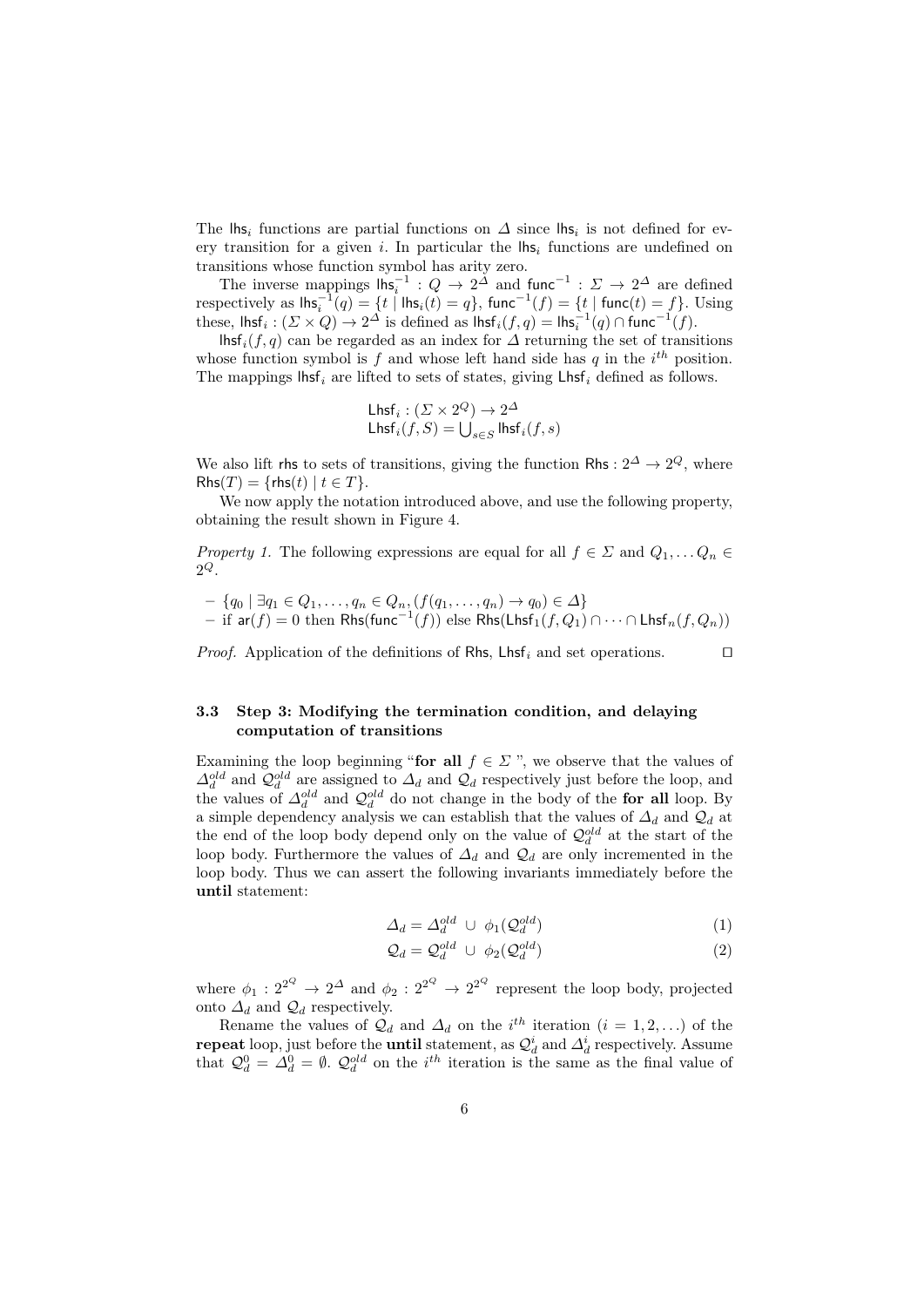

Fig. 4. Algorithm after applying Property 1 (Step 2)

 $\mathcal{Q}_d$  on the previous iteration, that is,  $\mathcal{Q}_d^{i-1}$ ; similarly  $\Delta_d^{i-1} = \Delta_d^{old}$ . With this notation, (1) and (2) are rewritten as

$$
\Delta_d^i = \Delta_d^{i-1} \cup \phi_1(\mathcal{Q}_d^{i-1}) \tag{3}
$$

$$
\mathcal{Q}_d^i = \mathcal{Q}_d^{i-1} \cup \phi_2(\mathcal{Q}_d^{i-1})
$$
\n
$$
\tag{4}
$$

We next show that the following invariants hold.

Property 2 (Loop Invariant). The following assertions hold just before the **until** statement in Figure 4.

$$
\Delta_d^i = \phi_1(\mathcal{Q}_d^{i-1})
$$
  

$$
\mathcal{Q}_d^i = \phi_2(\mathcal{Q}_d^{i-1}).
$$

*Proof.*  $\phi_1$  and  $\phi_2$  are monotonic functions and  $\mathcal{Q}_d^i \subseteq \mathcal{Q}_d^{i+1}$ ,  $i = 0, 1, \ldots$  since the value of  $\mathcal{Q}_d$  is only incremented in the algorithm. The proof is by induction on i; for  $\Delta_d^i$ , the base case  $i = 1$  holds using (3) and the fact that  $\Delta_d^0 = \emptyset$ . In the inductive step, assume that  $\Delta_d^i = \phi_1(Q_d^{i-1})$  and show that  $\Delta_d^{i+1} = \phi_1(Q_d^i)$ . We have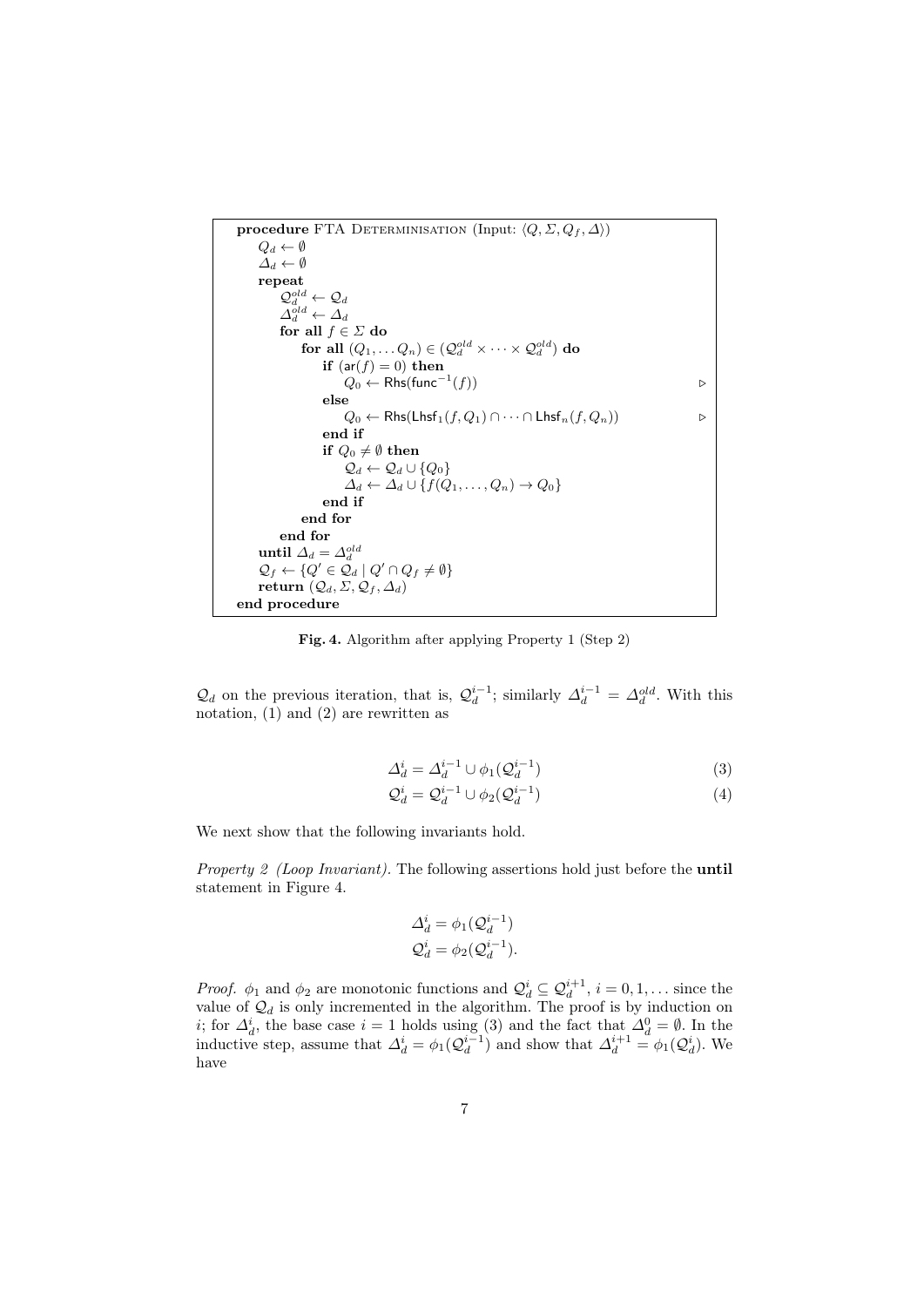$$
\Delta_d^{i+1} = \Delta_d^i \cup \phi_1(\mathcal{Q}_d^i), \text{ by (3)}
$$
  
=  $\phi_1(\mathcal{Q}_d^{i-1}) \cup \phi_1(\mathcal{Q}_d^i), \text{ by ind. hyp.}$   
=  $\phi_1(\mathcal{Q}_d^i), \text{ since } \mathcal{Q}_d^{i-1} \subseteq \mathcal{Q}_d^i \text{ and } \phi_1 \text{ is monotonic}$ 

 $\Box$ 

The proof of the invariant for  $\mathcal{Q}_d^i$  is similar.

**Corollary 1.** For all  $i > 0$ ,  $\mathcal{Q}_d^{i-1} = \mathcal{Q}_d^i \Rightarrow (\Delta_d^i = \Delta_d^{i+1} \wedge \mathcal{Q}_d^i = \mathcal{Q}_d^{i+1})$ .

The corollary states that if the value of  $\mathcal{Q}_d$  stabilises on the *i*<sup>th</sup> iteration, that is,  $\mathcal{Q}_{d}^{i-1} = \mathcal{Q}_{d}^{i}$  then the value of  $\Delta_{d}$  stabilises at the latest on the  $i+1<sup>th</sup>$  iteration. We exploit this fact to modify the termination condition to  $\mathcal{Q}_d = \mathcal{Q}_d^{old}$ , and possibly reduce the number of iterations by 1. In this case the set of transitions might be incomplete when the **repeat** loop terminates, but since  $\Delta_d^i = \phi_1(\mathcal{Q}_d^{i-1})$ , that is,  $\Delta_d$  depends only on the final value of  $\mathcal{Q}_d$ , we can remove the computation of  $\Delta_d$  from the **repeat** loop entirely, delaying it until after the termination of the loop. We return to this point in Section 3.7.

#### 3.4 Step 4: Separate handling of 0-arity functions

The processing of 0-arity functions depends only on the original FTA, and so can be precomputed before entering the repeat loop. The next stage of the transformed algorithm after applying Steps 3 and 4 is displayed in Figure 5.

The transformations so far are fairly superficial and have little bearing on the efficiency of the algorithm. However they enable us to focus on the iterations of the inner for all loop, with a view to more substantial efficiency improvements.

## 3.5 Step 5: Inner Loop Optimisation

The fact that we no longer need to compute transitions in the inner loop can lead to major savings since we can focus on the computation of  $\mathcal{Q}_d$ . Let us suppose that  $|Q_d^{old}| = k$ . Then for a function symbol f of arity n, there are  $k^n$  tuples  $(Q_1, \ldots Q_n)$  in the cartesian product  $(Q_d^{old} \times \cdots \times Q_d^{old})$  and so the function  $\textsf{Lhsf}_i(f,Q_j)$  is called  $n * k^n$  times. On the other hand, within the loop there are only  $k * n$  different calls of the form  $\mathsf{Lhsf}_i(f, Q_j)$  and therefore it is worth precomputing these  $k * n$  values outside the loop and avoid recomputing the same call many times. Furthermore, cases of  $\mathsf{Lhsf}_i(f, Q_i)$  that evaluate to the empty set can be ignored since they cannot contribute to a non-empty value of  $Q_0$  within the loop, since Rhs( $\emptyset$ ) =  $\emptyset$ .

We precompute the Lhsf<sub>i</sub> $(f, Q_j)$  values by introducing a function called  $\mathcal{T}_i$ :  $(\Sigma \times 2^{2^Q}) \rightarrow 2^{2^{\Delta}}$  defined as

$$
\mathcal{T}_i(f, \mathcal{Q}') = \{ \mathsf{Lhsf}_i(f, Q') \mid Q' \in \mathcal{Q}' \} \setminus \emptyset.
$$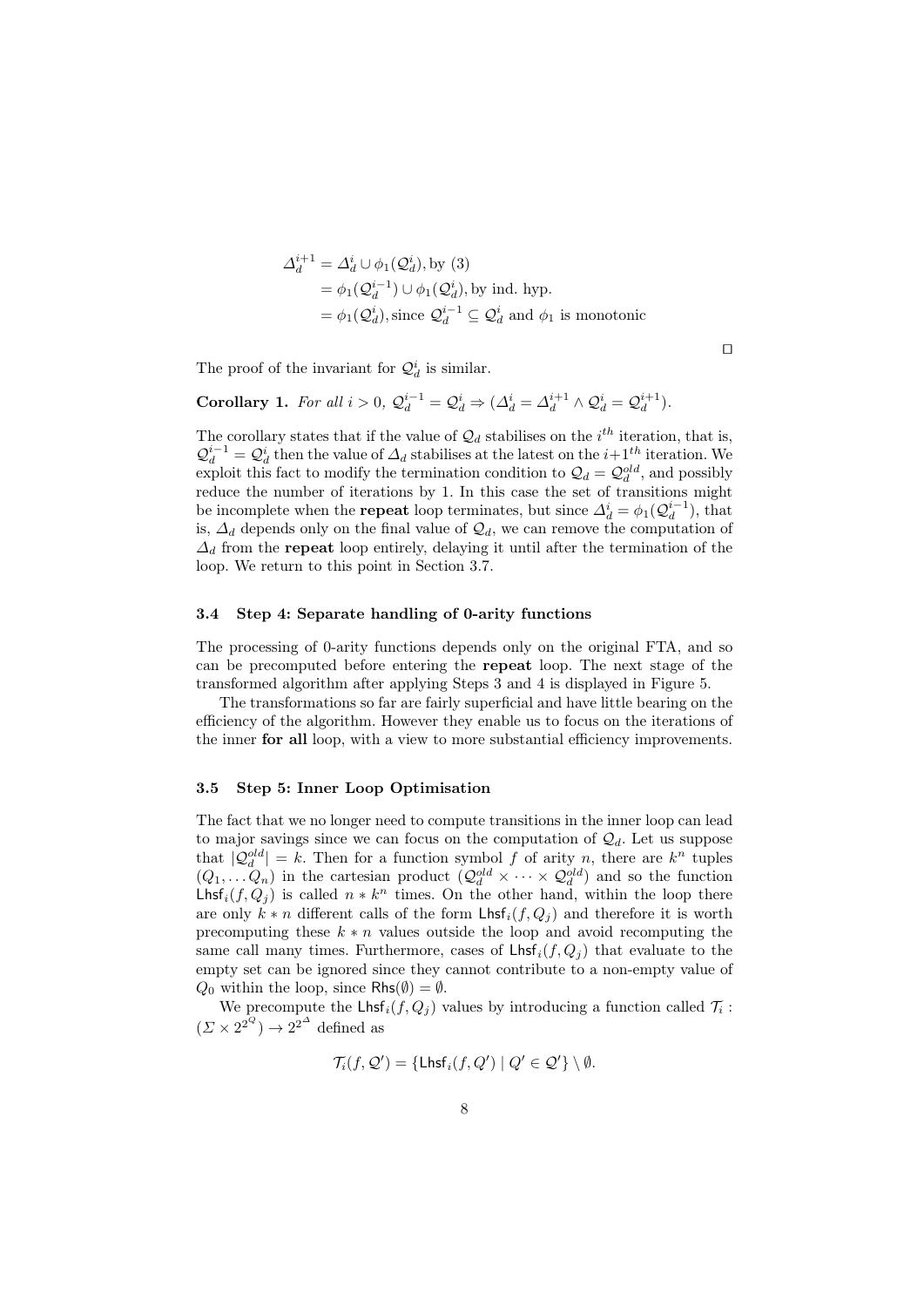

Fig. 5. Algorithm after Steps 3 and 4

This function is defined for  $1 \leq i \leq n$  for a function of arity n. The inner for all loop is then rewritten to iterate over tuples of sets of transitions chosen from the product  $\mathcal{T}_1(f, \mathcal{Q}_d^{old}) \times \cdots \times \mathcal{T}_n(f, \mathcal{Q}_d^{old})$  instead of  $(\mathcal{Q}_d^{old} \times \cdots \times \mathcal{Q}_d^{old})$ . It is clear that exactly the same non-empty values of  $Q_0$  are generated within the loop; we are just choosing precomputed values of  $\mathsf{Lhsf}_i(f, Q_j)$  from the  $\mathcal{T}_i(f, \mathcal{Q}_d^{old})$  sets, which also omits the empty values. Applying this transformation, we get the result shown in Figure 6.

The transformation of the inner loop is significant in typical applications. Instead of  $k^n$  iterations of the loop, where  $k = |Q_d^{old}|$ , there are  $\prod_{i=1}^n |\mathcal{T}_i(f, Q_d^{old})|$ iterations which is usually much smaller. Note that in many FTAs the size of the set  $\mathcal{T}_i(f, \mathcal{Q}_d^{old})$  is usually much smaller than k (and is often zero) since the states of the input automaton tend to appear in only a few argument positions of function symbols.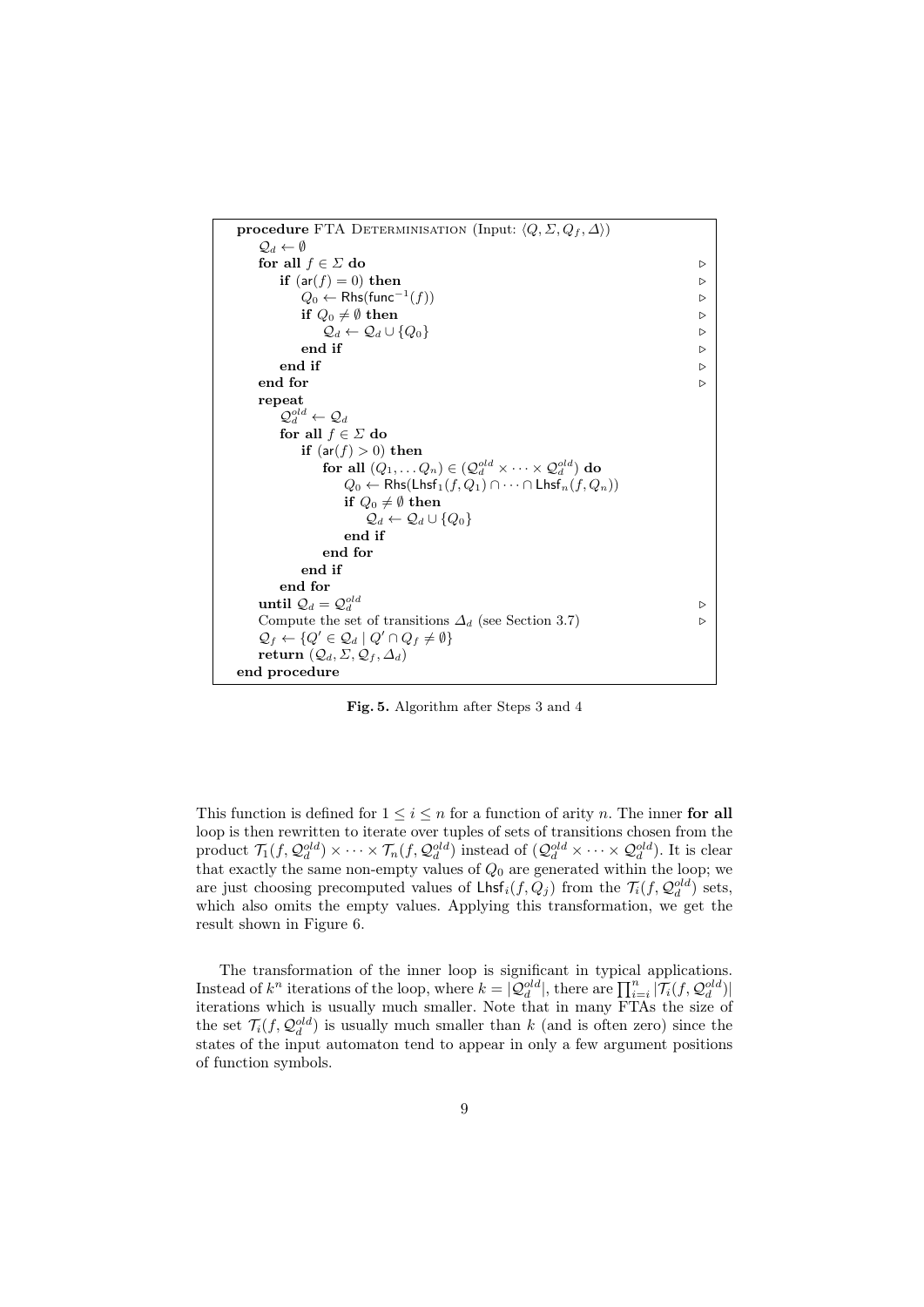

Fig. 6. Algorithm after Step 5

# 3.6 Step 6: Tracking new values on each iteration

We now apply an optimisation that further reduces the computation in the innermost loop. As it stands in Figure 6, any value of  $Q_0$  generated on some iteration is also generated on all subsequent iterations of the repeat loop, since elements are added to  $\mathcal{Q}_d$  but never removed. To avoid this, we note that when evaluating the statement  $Q_0 \leftarrow \mathsf{Rhs}(\Delta_1 \cap \cdots \cap \Delta_n)$  in some iteration of the **repeat** loop, a new value is obtained for  $Q_0$  only when at least one of  $\Delta_1, \ldots, \Delta_n$  is a new value, that is, one that was not available on the previous iteration. We therefore try to avoid re-evaluating old values of  $\Delta_i$  for each i.

Some bookkeeping is needed to keep track of new values. A variable  $\mathcal{Q}_d^{new}$ represents the new elements of  $\mathcal{Q}_d$  produced on some iteration. (The termination condition of the **repeat** loop is altered to  $\mathcal{Q}_d^{new} = \emptyset$ . We introduce variables  $\Psi_i^f$ , which has the value of  $\mathcal{T}_i(f, \mathcal{Q}_d)$ . The variables are initialised to  $\emptyset$  and their values are augmented on each iteration. The statement  $(\Phi_1, \ldots, \Phi_n)$   $\leftarrow$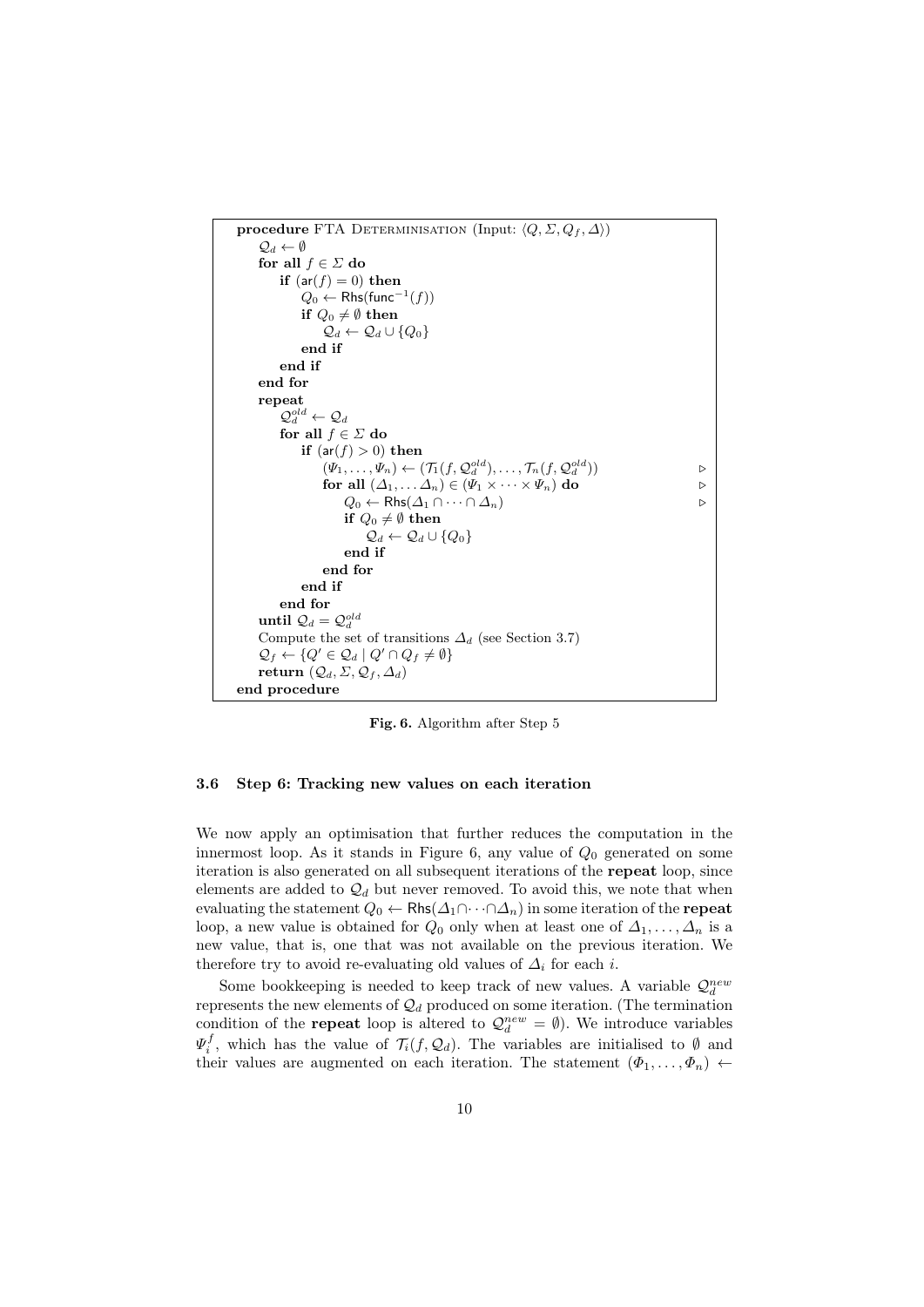$(\mathcal{T}_1(f, \mathcal{Q}_d^{new}) \setminus \Psi_1^f, \ldots, \mathcal{T}_n(f, \mathcal{Q}_d^{new}) \setminus \Psi_n^f)$  computes the new sets of transitions from which the  $\Delta_i$  sets can be chosen.

The innermost for all statement now iterates over the union of sets of tuples Z where  $Z = \bigcup_{i=1}^{n} (\Psi_1^f \times \cdots \times \Psi_{i-1}^f \times \Phi_i \times \Psi_{i+1}^{f,new} \times \cdots \times \Psi_n^{f,new})$ , which consists of exactly those tuples which contain at least one new value (that is, from one of the  $\Phi_i$ ). Note in particular that if no new values for any argument are produced for some  $f$  on some iteration, then the iteration set for  $f$  on the next iteration is empty, since all the variables  $(\Phi_1, \ldots, \Phi_n)$  have the value  $\emptyset$ .

```
procedure FTA DETERMINISATION (Input: \langle Q, \Sigma, Q_f, \Delta \rangle)
     \mathcal{Q}_d \leftarrow \emptysetfor all f \in \Sigma do
          if (ar(f) = 0) then
               Q_0 ← Rhs(func<sup>-1</sup>(f))
               if Q_0 \neq \emptyset then
                    \mathcal{Q}_d \leftarrow \mathcal{Q}_d \cup \{Q_0\}end if
          end if
          \Psi_1^f, \ldots, \Psi_n^f = \emptyset, \ldots, \emptysetend for
     \mathcal{Q}_d^{new} \leftarrow \mathcal{Q}_drepeat
          \mathcal{Q}_d^{old} \leftarrow \mathcal{Q}_dfor all f \in \Sigma do
               if (ar(f) > 0) then
                    (\Phi_1, \ldots, \Phi_n) \leftarrow (\mathcal{T}_1(f, \mathcal{Q}_d^{new}) \setminus \Psi_1^f, \ldots, \mathcal{T}_n(f, \mathcal{Q}_d^{new}) \setminus \Psi_n^f)(\Psi_1^{f,new}, \ldots, \Psi_n^{f,new}) \leftarrow (\Psi_1^f \cup \Phi_1, \ldots, \Psi_n^f \cup \Phi_n)Z \leftarrow \bigcup_{i=1}^n (\Psi^f_1 \times \cdots \times \Psi^f_{i-1} \times \Phi_i \times \Psi^{f,new}_{i+1} \times \cdots \times \Psi^{f,new}_n) \quad \rhdfor all (\Delta_1, \ldots \Delta_n) \in Z do .
                         Q_0 \leftarrow \mathsf{Rhs}(\Delta_1 \cap \cdots \cap \Delta_n)if Q_0 \neq \emptyset then
                              \mathcal{Q}_d \leftarrow \mathcal{Q}_d \cup \{Q_0\}end if
                    end for
               end if
               (\Psi_1^f, \ldots, \Psi_n^f) \leftarrow (\Psi_1^{f, new}, \ldots, \Psi_n^{f, new})end for
     Q_d^{new} \leftarrow Q_d \setminus Q_d^{old}<br>until Q_d^{new} = \emptysetCompute the set of transitions \Delta_d (see Section 3.7)
     \mathcal{Q}_f \leftarrow \{ Q' \in \mathcal{Q}_d \mid Q' \cap Q_f \neq \emptyset \}return (Q_d, \Sigma, Q_f, \Delta_d)end procedure
```
Fig. 7. Algorithm after Step 6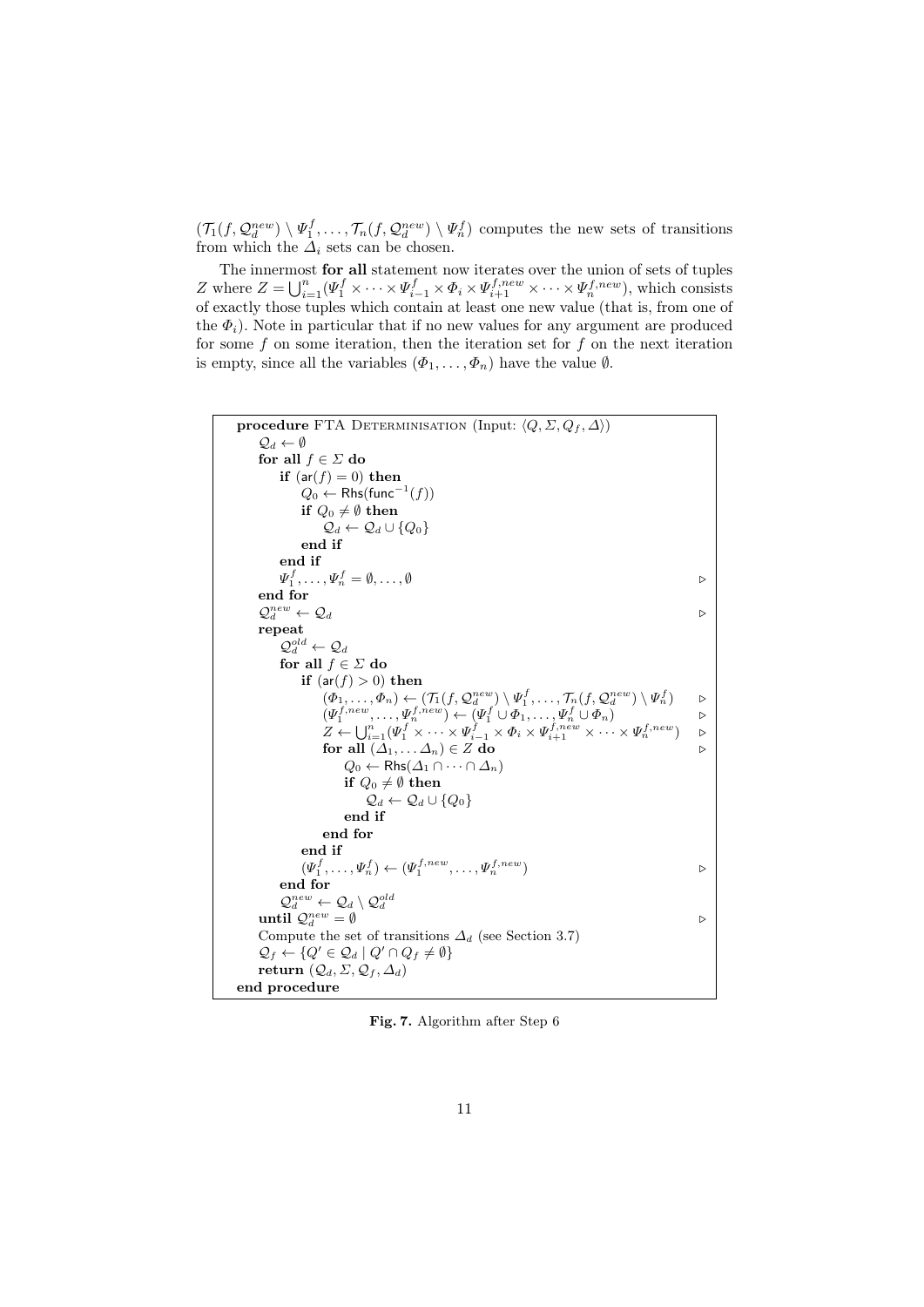#### 3.7 Computing the transitions of the DFTA

As noted in Section 3.3, the set of transitions  $\Delta_d$  of the determinised automaton can be computed from the final set of states  $\mathcal{Q}_d$  and the functions Rhs, Lhsf and func<sup>-1</sup> defined on the original FTA transitions  $\Delta$ . Again, we start from a naive computation and proceed to transform it. The code in Figure 8 arises straightforwardly by extracting the computation of the transitions from within the repeat loop of the original algorithm (see Figure 4).

```
\Delta_d \leftarrow \emptysetfor all f \in \Sigma do
     for all (Q_1, \ldots Q_n) \in (Q_d \times \cdots \times Q_d) do
           if (ar(f) = 0) then
                  Q_0 \leftarrow \mathsf{Rhs}(\mathsf{func}^{-1}(f))else
                  Q_0 \leftarrow \mathsf{Rhs}(\mathsf{Lhsf}_1(f, Q_1) \cap \cdots \cap \mathsf{Lhsf}_n(f, Q_n))end if
           if Q_0 \neq \emptyset then
                 \Delta_d \leftarrow \Delta_d \cup \{f(Q_1, \ldots, Q_n) \rightarrow Q_0\}end if
     end for
end for
```
Fig. 8. Computation of transitions I

We can now repeat the optimisation discussed in Section 3.5 above, in order to precompute the values of  $\mathsf{Lhsf}_i(f, Q_i)$  using the function  $\mathcal{T}_i(f, Q) = \mathsf{Lhsf}_i(Q, f)$  $Q \in \mathcal{Q} \setminus \emptyset$ , thus reducing  $n * k^n$  calls to  $\mathsf{Lhsf}_i$  for an n-ary function  $f$  to  $k * n$ calls, where  $k = |Q|$ .

We now turn to the question of how to return the final set of transitions  $\Delta_d$ . If we want an explicit set of transitions, then we need to generate the tuples  $(Q_1, \ldots, Q_n)$  which are used to build the left hand side of a transition inside the loop. Given an *n*-ary function f and a tuple of sets of transitions  $(\Delta_1, \ldots, \Delta_n)$ , we want to generate all tuples  $(Q_1, \ldots, Q_n)$  such that  $\mathsf{Lhsf}_i(f, Q_i) = \Delta_i$ , for  $1 \leq i \leq n$ . To do this we use an "inverse" function  $\mathcal{T}_i^{-1} : (\Sigma \times 2^{2^Q} \times 2^{\Delta}) \to 2^{2^Q}$ , defined as follows.

$$
\mathcal{T}_i^{-1}(f, \mathcal{Q}, \Delta') = \{Q' \mid \mathsf{Lhsf}_i(f, Q') = \Delta', Q' \in \mathcal{Q}\}
$$

This leads to the code in Figure 9 for generating transitions.

However, enumerating the final set  $\Delta_d$ , which is often far larger than the original set of transitions of the FTA, could nullify the optimisations already presented. In particular, when the DFTA is complete the size of the transition set explodes. For a function symbol  $f$  of arity  $n$ , and set of DFTA states of size  $k$ , there are  $k<sup>n</sup>$  transitions for f in the complete DFTA. In practice this means that explicitly generating the transitions is prohibitively expensive except for automata with low-arity function symbols.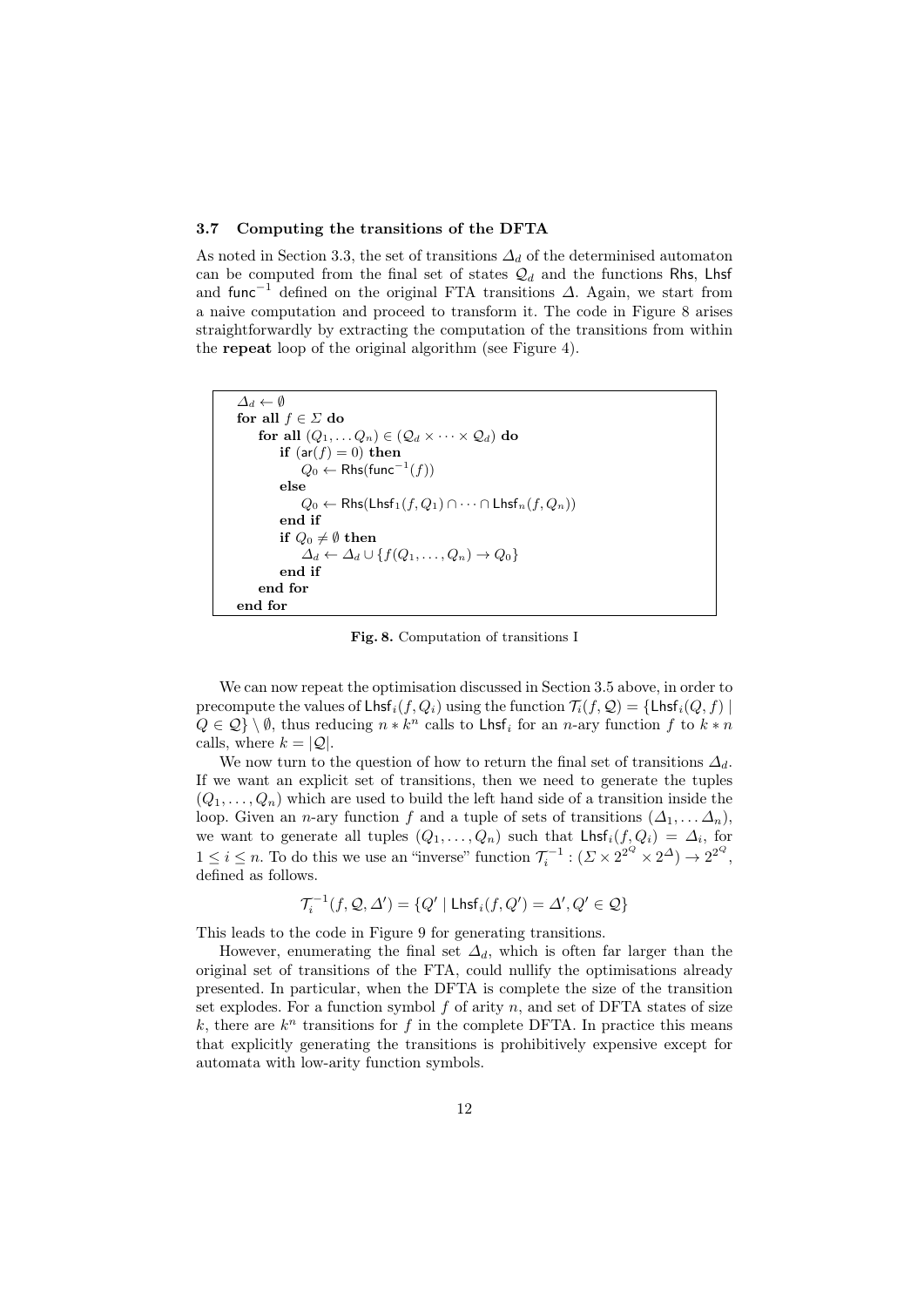```
\varDelta_{d} \leftarrow \emptysetfor all f \in \Sigma do
    if (ar(f) = 0) then
         Q_0 ← Rhs(func<sup>-1</sup>(f))
        if Q_0 \neq \emptyset then
             \Delta_d \leftarrow \Delta_d \cup \{f \rightarrow Q_0\}end if
    else
        n = ar(f)\Psi_1^f, \ldots, \Psi_n^f = \mathcal{T}_1(f, \mathcal{Q}_d), \ldots, \mathcal{T}_n(f, \mathcal{Q}_d)for all (\Delta_1, \ldots \Delta_n) \in (\Psi_1^f \times \cdots \times \Psi_n^f) do
             Q_0 \leftarrow \mathsf{Rhs}(\Delta_1 \cap \cdots \cap \Delta_n)if Q_0 \neq \emptyset then
                 Q_1, ..., Q_n = \mathcal{T}_1^{-1}(f, Q_d, \Delta_1), ..., \mathcal{T}_n^{-1}(f, Q_d, \Delta_n)for all (Q_1, \ldots Q_n) \in (Q_1 \times \cdots \times Q_n) do \qquad \qquad \triangleright\Delta_d \leftarrow \Delta_d \cup \{ f(Q_1, \ldots, Q_n) \rightarrow Q_0 \}end for \hfill\ensuremath{\mathcal{D}}end if
        end for
    end if
end for
```
Fig. 9. Optimised computation of transitions II

## 4 Product representation sets of transitions

A product transition is of the form  $f(Q_1, \ldots, Q_n) \to q$  where  $Q_1, \ldots, Q_n$  are sets of states and  $q$  is a state. This product transition denotes the set of transitions  ${f(q_1,..., q_n) \to q \mid q_1 \in Q_1, ..., q_n \in Q_n}.$  Thus  $\prod_{i=1}^n |Q_i|$  transitions are represented by a single product transition. Alternatively, we can regard a product transition as introducing  $\epsilon$ -transitions. An  $\epsilon$ -transition has the form  $q_1 \rightarrow q_2$ where  $q_1, q_2$  are states.  $\epsilon$ -transitions can be eliminated, if desired. Given a product transition  $f(Q_1, \ldots, Q_n) \to q$ , introduce n new non-final states  $s_1, \ldots, s_n$ corresponding to  $Q_1, \ldots, Q_n$  respectively and replace the product transition by the set of transitions  $\{f(s_1, \ldots, s_n) \to q\} \cup \{q' \to s_i \mid q' \in Q_i, i = 1..n\}$ . It can be shown that this transformation preserves the language of the FTA.

Example 2. The transitions of the DFTA generated in Example 1 can be represented in product transition form as follows.

$$
\Delta' = \{ [\ ] \rightarrow q_1 \qquad \qquad 0 \rightarrow q_1
$$
  
\n
$$
[\{q_1, q_2\} | \{q_1\}] \rightarrow q_1 \qquad [\{q_3\} | \{q_1\}] \rightarrow q_2
$$
  
\n
$$
[\{q_1, q_2\} | \{q_3\}] \rightarrow q_3 \qquad [\{q_3\} | \{q_3\}] \rightarrow q_3
$$
  
\n
$$
[\{q_1, q_2\} | \{q_2\}] \rightarrow q_2 \qquad [\{q_3\} | \{q_2\}] \rightarrow q_2 \}
$$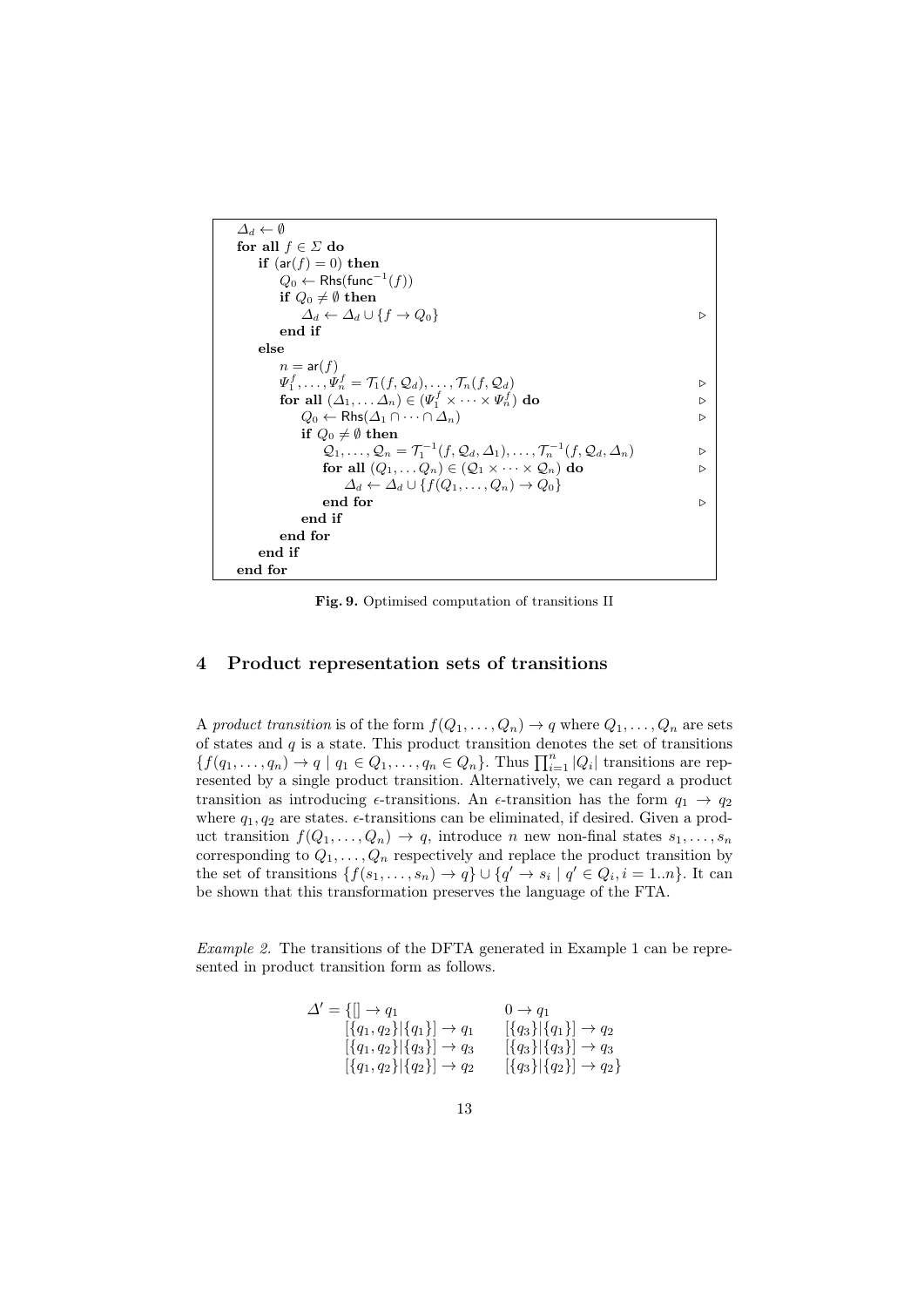```
\varDelta_{d} \leftarrow \emptysetfor all f \in \Sigma do
     if (ar(f) = 0) then
            Q_0 ← Rhs(func<sup>-1</sup>(f))
           if Q_0 \neq \emptyset then
                  \Delta_d \leftarrow \Delta_d \cup \{f \rightarrow Q_0\}end if
     else
            n = ar(f)\Psi_1^f,\ldots,\Psi_n^f=\mathcal{T}_1(f,\mathcal{Q}_d),\ldots,\mathcal{T}_n(f,\mathcal{Q}_d)for all (\Delta_1, \ldots \Delta_n) \in (\Psi_1^f \times \cdots \times \Psi_n^f) do
                  Q_0 \leftarrow \mathsf{Rhs}(\Delta_1 \cap \cdots \cap \Delta_n)if Q_0 \neq \emptyset then
                        Q_1, \ldots, Q_n = \mathcal{T}_1^{-1}(f, Q_d, \Delta_1), \ldots, \mathcal{T}_n^{-1}(f, Q_d, \Delta_n)\Delta_d \leftarrow \Delta_d \cup \{f(\mathcal{Q}_1, \ldots, \mathcal{Q}_n) \to Q_0\}end if
            end for
     end if
end for
```
Fig. 10. Computation of product transitions

These 8 product transitions represent the 11 transitions shown in Example 1. There are more compact equivalent sets of product transitions, for example.

$$
\Delta'' = \{ [\neg \rightarrow q_1 \qquad \qquad 0 \rightarrow q_1 \qquad \qquad \qquad [\{q_1, q_2, q_3\} | \{q_3\}] \rightarrow q_3 \qquad \qquad [\{q_1, q_2, q_3\} | \{q_2\}] \rightarrow q_2 \qquad \qquad [\{q_1, q_2\} | \{q_1\}] \rightarrow q_1 \qquad \qquad [\{q_3\} | \{q_1\}] \rightarrow q_2 \} \qquad \Box
$$

# 4.1 Determinisation algorithm giving transitions in product form

Product form can be obtained directly from optimised algorithm. We take the code in Figure 9 and simply omit the enumeration of the tuples  $Q_1, \ldots, Q_n$  in the inner loop. This gives the algorithm in Figure 10 for generating  $\Delta_d$  in product form. In the expression  $f(Q_1, \ldots, Q_n) \to Q_0$  in Figure 10,  $Q_1, \ldots, Q_n$  are sets of DFTA states. Rather than enumerating their cartesian product we simply return the product transition.

For the input FTA in Example 1 the output  $\Delta'$  in Example 2 is then obtained. Later, in Section 6.3 we will see that this can be improved, yielding the output  $\Delta$ <sup>*n*</sup> in Example 2.

This can be a huge saving as will be seen from the experimental results, but obviously it would not be worth anything if it just delays the problem, that is, if we have to enumerate the cartesian product anyway later when we use the DFTA in some application. We will show that product form can often be used directly and in such cases the product never needs to be expanded.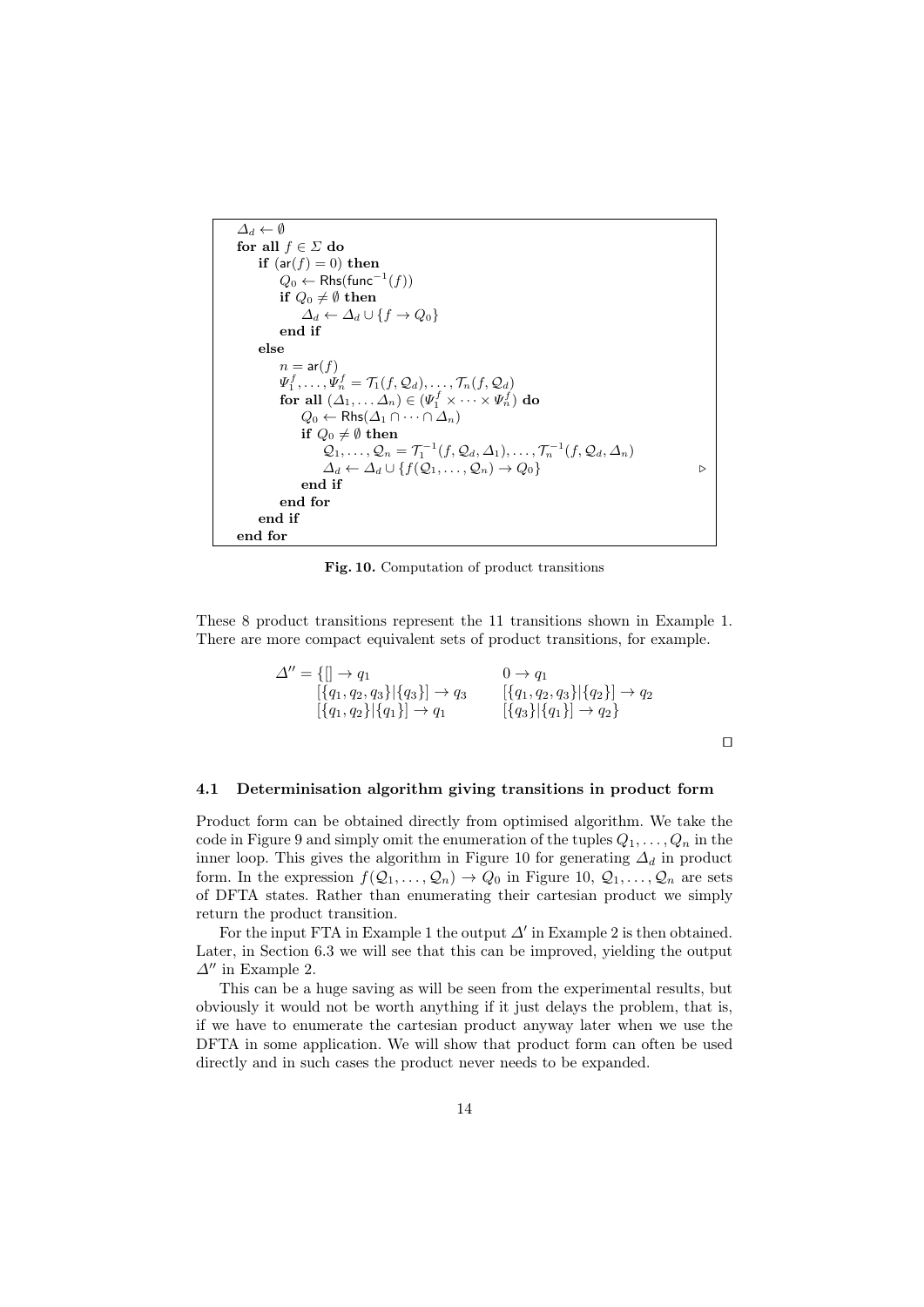```
procedure FTA DETERMINISATION (Input: \langle Q, \Sigma, Q_f, \Delta \rangle)<br>
\varphi_d \leftarrow \emptyset\triangleright Compute DFTA states
      for all f\in \varSigmado
           if (ar(f) = 0) then
                   Q_0 ← Rhs(func<sup>-1</sup>(f))
                  if Q_0 \neq \emptyset then
                        \mathcal{Q}_d \leftarrow \mathcal{Q}_d \cup \{Q_0\}end if
            end if
      end for
      \Psi_1^f,\ldots,\Psi_n^f=\emptyset,\ldots,\emptyset\mathcal{Q}_d^{new} \leftarrow \mathcal{Q}_drepeat
            \mathcal{Q}_d^{old} \leftarrow \mathcal{Q}_dfor all f \in \Sigma do
                  if (ar(f) > 0) then
                         (\Phi_1, \ldots, \Phi_n) \leftarrow (\mathcal{T}_1(f, \mathcal{Q}_d^{new}) \setminus \Psi_1^f, \ldots, \mathcal{T}_n(f, \mathcal{Q}_d^{new}) \setminus \Psi_n^f)(\Psi_1^{f,new}, \ldots, \Psi_n^{f,new}) \leftarrow (\Psi_1^f \cup \Phi_1, \ldots, \Psi_n^f \cup \Phi_n)Z \leftarrow \bigcup_{i=1}^n (\varPsi_1^f \times \cdots \times \varPsi_{i-1}^f \times \varPhi_i \times \varPsi_{i+1}^{f, new} \times \cdots \times \varPsi_n^{f, new})for all (\Delta_1, \ldots \Delta_n) \in Z do
                               Q_0 \leftarrow \mathsf{Rhs}(\Delta_1 \cap \cdots \cap \Delta_n)if Q_0 \neq \emptyset then
                                     \mathcal{Q}_d \leftarrow \mathcal{Q}_d \cup \{Q_0\}end if
                        end for
                  end if
                   (\Psi_1^f, \ldots, \Psi_n^f) \leftarrow (\Psi_1^{f,new}, \ldots, \Psi_n^{f,new})end for
      \begin{array}{l} Q^{new}_d \leftarrow Q_d \setminus \mathcal{Q}^{old}_d \ \text{until } \mathcal{Q}^{new}_d = \emptyset \end{array}\Delta_d \leftarrow \emptyset \triangleright Compute DFTA transitions
      for all f \in \Sigma do
           if (ar(f) = 0) then
                   Q_0 ← Rhs(func<sup>-1</sup>(f))
                  if Q_0 \neq \emptyset then
                        \Delta_d \leftarrow \Delta_d \cup \{f \rightarrow Q_0\}end if
            else
                  n = ar(f)for all (\varDelta_1, \ldots \varDelta_n) \in (\Psi_1^f \times \cdots \times \Psi_n^f) do
                        Q_0 \leftarrow \mathsf{Rhs}(\Delta_1 \cap \cdots \cap \Delta_n)if Q_0 \neq \emptyset then
                               Q_1, \ldots, Q_n = \mathcal{T}_1^{-1}(f, Q_d, \Delta_1), \ldots, \mathcal{T}_n^{-1}(f, Q_d, \Delta_n)\Delta_d \leftarrow \Delta_d \cup \{f(\mathcal{Q}_1,\ldots,\mathcal{Q}_n) \to Q_0\}end if
                  end for
            end if
      end for
      \mathcal{Q}_f \leftarrow \{Q' \in \mathcal{Q}_d \mid Q' \cap Q_f \neq \emptyset\}return (Q_d, \Sigma, Q_f, \Delta_d) \triangleright Return DFTA
end procedure
```
Fig. 11. Optimised FTA determinisation algorithm returning product form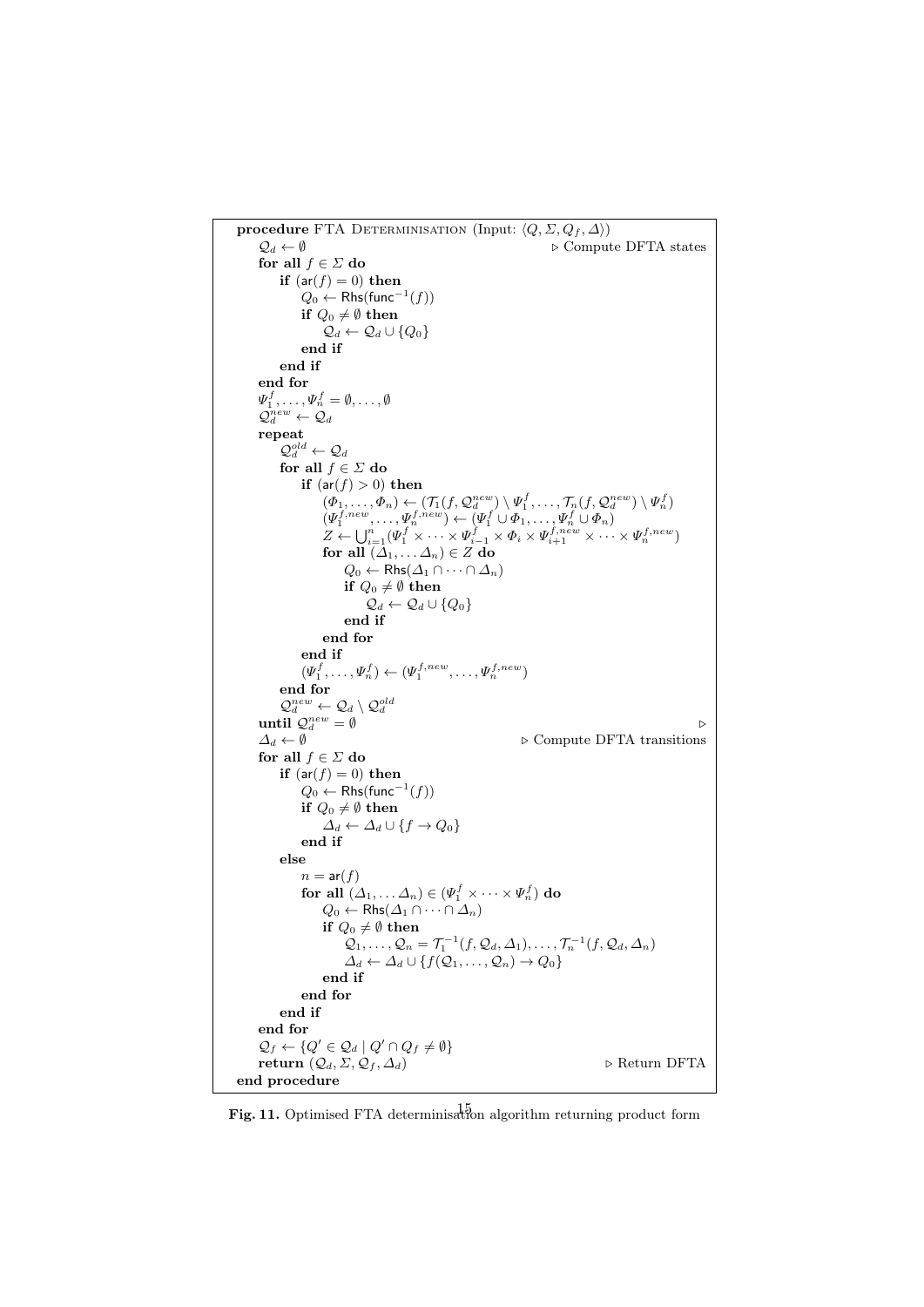#### 4.2 Further optimisation

We note that in the above code for computing  $\Delta_d$ , the values of  $\Psi_1^f, \ldots, \Psi_n^f$ are available from the main repeat loop and do not need to be recomputed. Also, the values of the expressions  $\mathcal{T}_i^{-1}(f, \mathcal{Q}_d, \Delta_i)$  can be computed in the main loop of the algorithm by tabulating computed values of  $\mathsf{Lhsf}_i$ ; more precisely, whenever an expression  $\mathsf{Lhsf}_i(f, Q')$  is evaluated and yields a non-empty value  $\Delta', Q'$  is added to the set of values  $\mathcal{T}_i^{-1}(f, \mathcal{Q}_d, \Delta')$ . The complete determinisation algorithm returning transitions in product form is shown in Figure 11 (without the tabulation of the computation of  $\mathcal{T}_i^{-1}$  just mentioned).

# 5 Performance of the optimised algorithm

Worst Case. Consider first the worst case running time for determinising the FTA  $\langle Q, Q', \Sigma, \Delta \rangle$ . The size of the input is measured by  $|\Sigma|, |Q|$  and n, the maximum arity of the elements of  $\Sigma$ .

The main repeat loop of the algorithm in Figure 11 can be traversed up to  $2^{|Q|}$  times, which is the upper bound of the number of states in the DFTA. For each  $f \in \Sigma$  within the main loop there are up to  $(2^{|Q|})^n$  iterations, since the size of  $\mathcal{T}_i(f, \mathcal{Q}_d^{old})$  can be up to  $|\mathcal{Q}_d| = 2^{|Q|}$ . Combining all three nested loops, the complexity of the main loop of the algorithm is  $O(|\mathcal{L}|.2^{|Q|.(n+1)})$ .

Considering the product transitions, the maximum number of iterations of the transition-generation loop for each n-ary  $f \in \Sigma$  is  $(2^{|Q|})^n$  and there is at most one product transition generated in each iteration. Hence the number of product transitions generated in the worst case is  $O(|\Sigma| \cdot 2^{n \cdot |Q|})$ .

Regarding both the running time and the size of the output, the optimised algorithm performs no better in the worst case than the textbook algorithm with explicit enumeration of the DFTA transitions.

*Running time in practice.* The worst case of  $2^{|Q|}$  for the number of DFTA states seems to be approached only in unusual situations; to achieve it, for every pairs of states  $q, q'$  of the original automaton it would have to be the case that  $L(q) \cap L(q')$ ,  $L(q) \setminus L(q')$  and  $L(q') \setminus L(q)$  are all nonempty (since the states of the generated DFTA include only ones accepting some term, see Lemma 1). For such a pair of states, it is more common either that  $L(q)$  and  $L(q')$  are disjoint or that one includes the other. If this is the case for all such pairs, then the number of DFTA states is at most the number of original states. In Example 1 the number of DFTA states is the same as the number of original states; our experiments (Section 7) show a tendency for the size of the set of states of the FTA and the corresponding DFTA to be close for examples where the FTA is a description of program data. The set of DFTA states may even be smaller, if the original FTA has redundant or duplicated states - which sometimes happens with automatically generated FTAs.

Replacing  $2^{|Q|}$  by  $|Q_d|$  in the complexity expressions gives a running time of  $O(|\Sigma| |\mathcal{Q}_d|^{n+1})$  and  $O(|\Sigma| |\mathcal{Q}_d|^n)$  for the number of product transitions in the output. Even if  $|Q_d|$  is small, we can see that high-arity function symbols still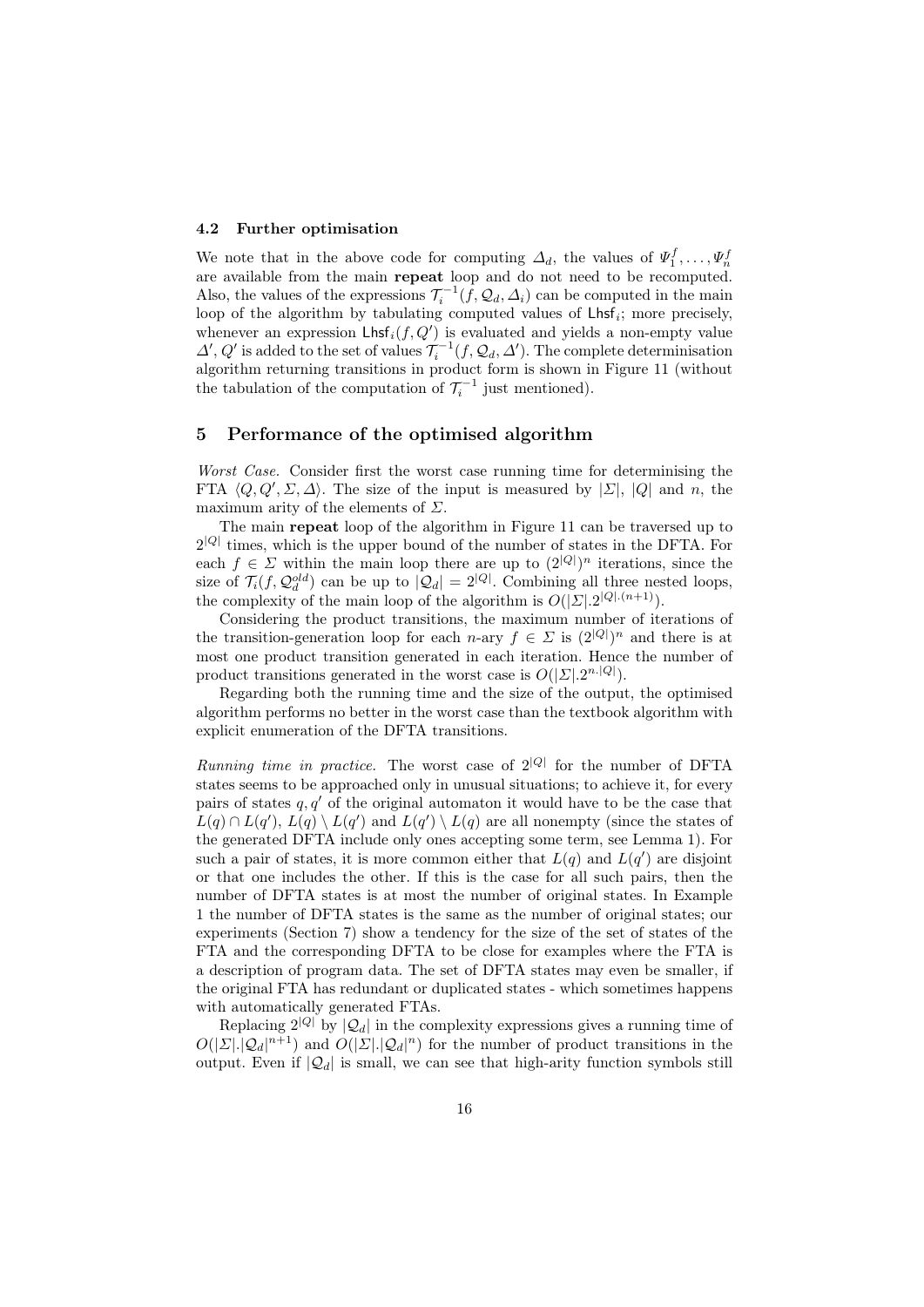present a potential for blow-up. Again, in practice this danger is often greatly reduced by the structure of the input FTA. As already noted, the size of  $\mathcal{T}_i(f, \mathcal{Q}_d)$ , whose worst-case size is  $|Q_d|$  is usually much smaller than  $Q_d$ . This is due to the natural "typing" of function symbols. A function argument position in the original FTA is typically associated with a small number of states. However, there are applications where the size of  $\mathcal{T}_i(f, \mathcal{Q}_d)$  is larger and for these is a danger of blow-up for high-arity function symbols. Such applications will be discussed in Section 7.

# 6 Complete DFTAs

Recall that in a complete FTA (Definition 2) every term  $t \in \text{Term}(\Sigma)$  has a run  $t \Rightarrow^* q$  where  $q \in Q$ . An FTA can always be completed [2], by adding an extra state to Q and adding extra transitions to  $\Delta$ .

Example 3. Consider the following FTA  $\langle Q, \Sigma, Q_f, \Delta \rangle$  where  $\Sigma = \{[], [..], 0, s(.)\}$ ,  $Q = \{list, num\}, Q_f = \{list\} \text{ and } \Delta = \{\llbracket \rightarrow list, \llbracket num \rrbracket list \rrbracket \rightarrow list, 0 \rightarrow \text{ } \}$  $num, s(num) \rightarrow num$ . The FTA is not complete; for instance there is no transition with left hand side  $s(list)$  or  $[num|num]$ . Thus the terms  $s([])$  and  $[s(0)|0]$ , for example, have no run. To complete it, we can add an extra non-final state, say e (for error), and add the following transitions.  $\Delta_e = \{s(list) \rightarrow e, s(e) \rightarrow$  $e, [list|list] \rightarrow e, [num|num] \rightarrow e, [list|num] \rightarrow e, [elist] \rightarrow e, [list|e] \rightarrow e, [ele] \rightarrow$  $e, [num]e] \rightarrow e, [e] num] \rightarrow e$ . The FTA  $\langle Q \cup \{e\}, \Sigma, Q_f, \Delta \cup \Delta_e \rangle$  is complete and accepts the same language as the original FTA (the set of lists of numbers). Any term that did not have a run in the original now has a run to e (which is not an accepting state).

One can see that the number of transitions in the completed FTA is determined by the arity of the function symbols and the number of states, and that it is exponential in the arity of the function symbols.

#### 6.1 Simultaneous completion and determinisation using  $\Delta_{\text{anv}}$

Recall that given a finite signature  $\Sigma$  we define the set of transitions  $\Delta_{\text{any}}$  as n times

 ${f(\overline{\mathsf{any}, \ldots, \mathsf{any}}) \to \mathsf{any} \mid f^n \in \Sigma}.$  Clearly for any term  $t \in \mathsf{Term}(\Sigma)$  there exists a run  $t \Rightarrow^*$  any. The following lemma shows that we can use  $\Delta_{\text{any}}$  to obtain a complete DFTA from a given FTA, in other words, we can perform determinisation and completion simultaneously. First we establish an important property of the DFTAs generated by the algorithm - that they contain only "non-empty" states.

**Lemma 1.** Given an FTA, for every state  $Q'$  of the DFTA obtained by determinising it using the given algorithm,  $L(Q') \neq \emptyset$ .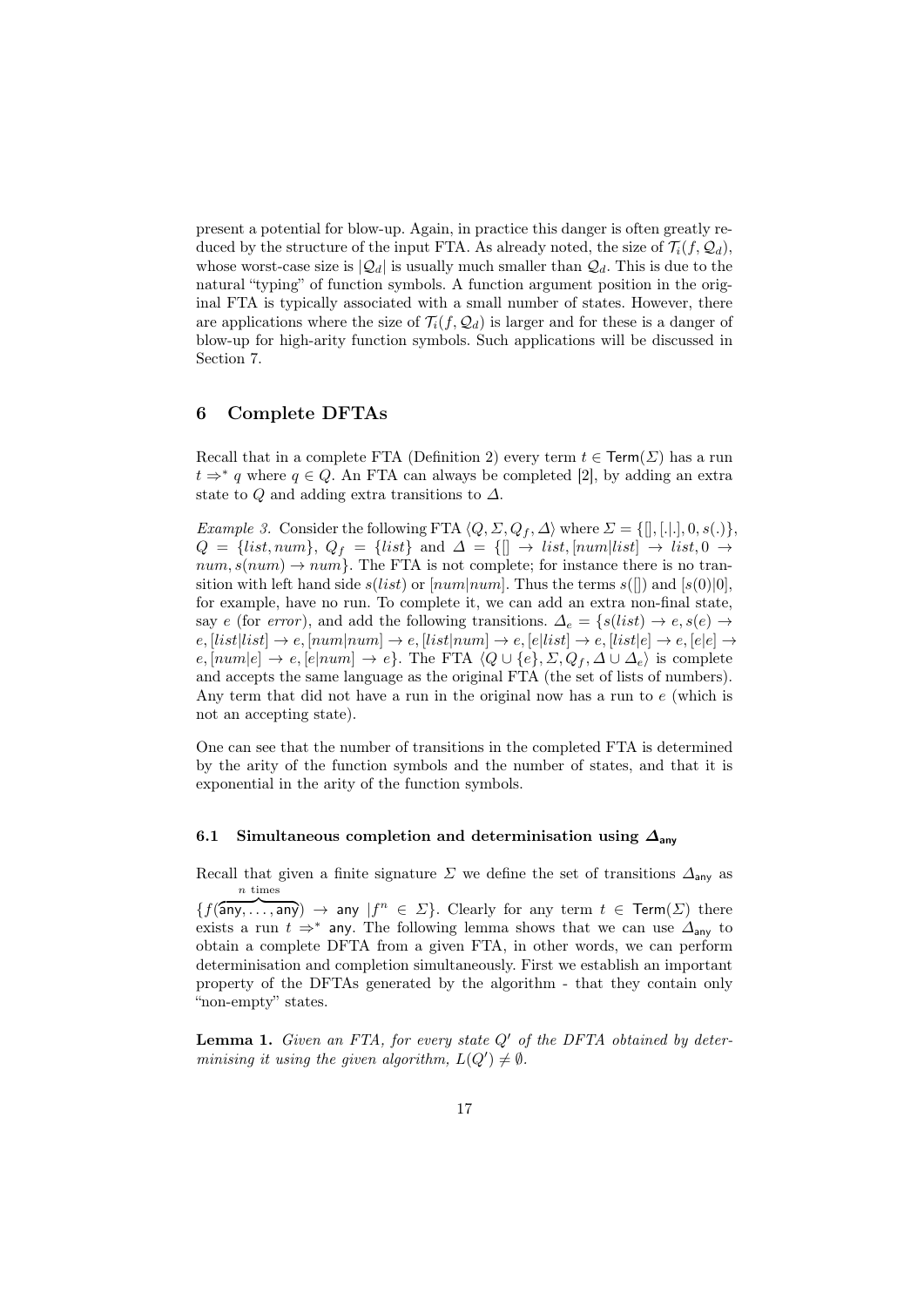Proof. We consider the algorithm in Figure 4 for simplicity, rather than the final optimised algorithm. If the algorithm terminates in one iteration then the set of states of the DFTA is empty and the lemma holds trivially. Otherwise, consider a DFTA state  $Q'$  that is generated in the algorithm. We reason by induction on the number of iterations of the main loop of the algorithm

- Base case  $(i = 1)$ : If  $Q'$  is generated on the first iteration, then there exists some 0-arity function f such that  $Q' = \mathsf{Rhs}(\text{func}^{-1}(f))$ . The transition  $f \to$  $Q'$  is generated on iteration 1 hence there is a run  $f \Rightarrow Q'$ .
- Induction  $(i > 1)$ : Assume that the lemma holds for all states generated up to the  $i-1$ <sup>th</sup> iteration, and that  $Q'$  is a new state generated on the i<sup>th</sup> iteration. Then there exist states  $Q_1, \ldots, Q_n$  which were generated in the first  $i-1$ iterations, such that a transition  $f(Q_1, \ldots, Q_n) \to Q'$  is constructed on the  $i^{th}$  iteration. By the inductive hypothesis, there exist terms  $t_1, \ldots, t_n$  such that  $t_i \Rightarrow^* Q_i, 1 \leq i \leq n$ . Hence there is a run  $f(t_1, \ldots, t_n) \Rightarrow^* Q'$ .

Hence the lemma holds for states generated on any iteration.

$$
\Box
$$

**Lemma 2.** Let  $\langle Q, Q_f, \Sigma, \Delta \rangle$  be an FTA such that every term  $t \in \text{Term}(\Sigma)$ has a run  $t \Rightarrow^* q$  for some  $q \in Q$ . Then the DFTA obtained by determinising  $\langle Q, Q_f, \Sigma, \Delta \rangle$  is complete.

*Proof.* Let  $Q'$  be the set of states of the generated DFTA, and assume that it is not complete. Then there exist  $Q_1, \ldots, Q_n \in \mathcal{Q}'$  and an n-ary function f such that for all  $Q_0$  there is no transition  $f(Q_1, \ldots, Q_n) \to Q_0$  in the DFTA. Let  $t_1, \ldots, t_n \in \text{Term}(\Sigma)$  be terms such that  $t_i \Rightarrow^* Q_i, 1 \leq i \leq n$ . The existence of such terms is guaranteed by Lemma 1. Since it is a DFTA, there cannot be any other runs  $t_i \Rightarrow^* Q'_i$  where  $Q_i \neq Q'_i$  respectively. Hence there is no run for the term  $f(t_1, \ldots, t_n)$ , which contradicts the assumption of the lemma. Hence the generated DFTA is complete.  $\Box$ 

Thus we establish the following.

Lemma 3. Let  $\langle Q, Q_f, \Sigma, \Delta \rangle$  be an FTA, such that any  $\in Q$  and  $\Delta_{\text{any}} \subseteq \Delta$ . Then the DFTA obtained by the determinisation algorithm with this input is complete.

*Proof.* For every term  $t \in \text{Term}(\Sigma)$  the FTA has a run  $t \Rightarrow^*$  any. The result follows from Lemma 2.  $\Box$ 

#### 6.2 Performance of the algorithm after adding  $\Delta_{\text{aniv}}$

Although by Lemma 3 we can obtain a complete DFTA from any given input FTA, simply by adding the state any and the transitions  $\Delta_{\text{any}}$  to the input before running the algorithm, we may ask what is the impact on the performance of the determinisation algorithm.

The impact on the number of states of the DFTA is slight; at most one extra state {any} is generated, in the case that there are some terms accepted by any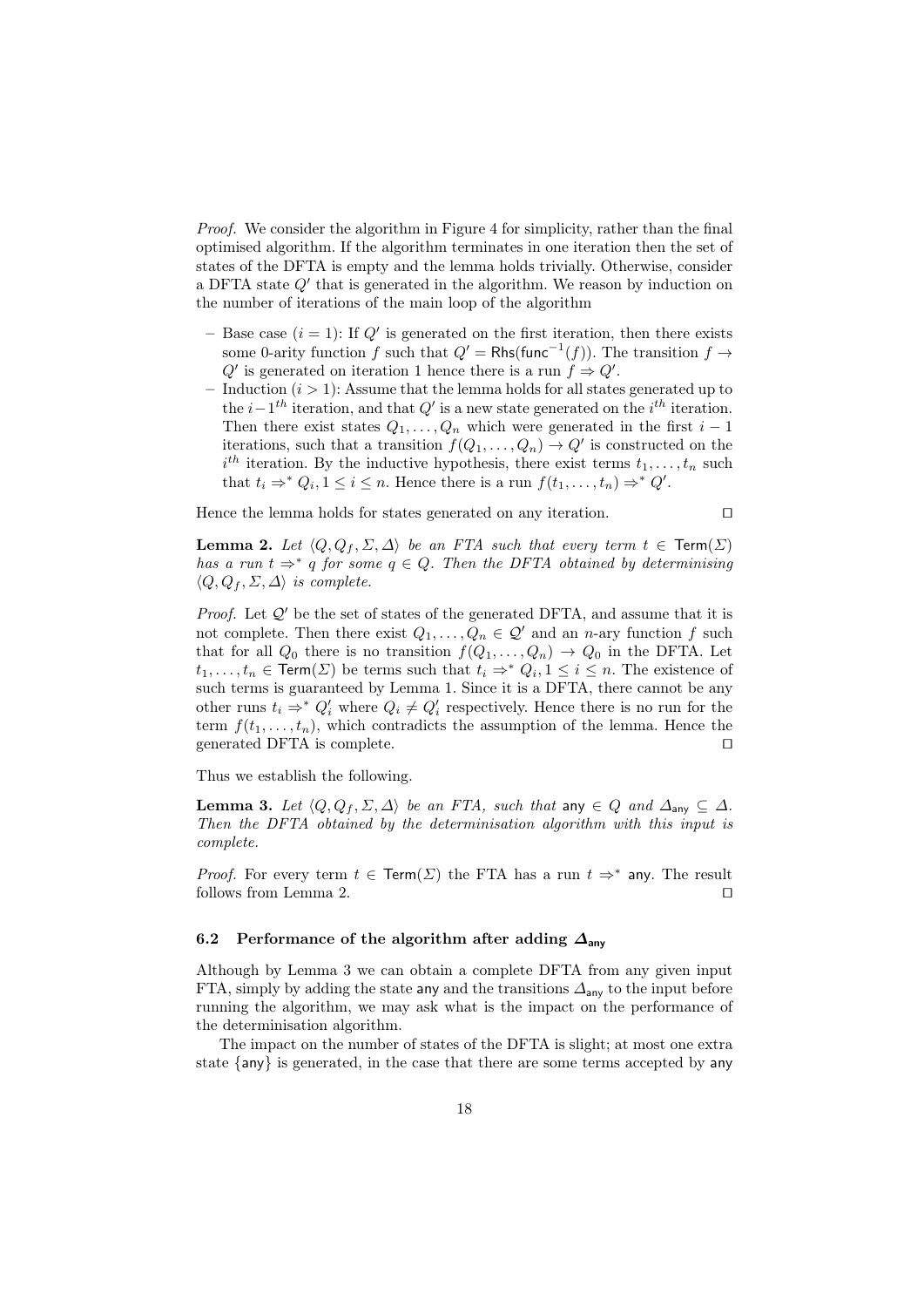but not by any other state. This state represents the "error" state of the classical completion procedure. Apart from this, the same states are generated but any is added to each one; it is easy to see that any must appear in every DFTA state since the state any appears in every possible left-hand-side position in  $\Delta_{\text{anv}}$ .

The main question is thus the impact on the generated product representation of the transitions. Let us analyse the effect of adding  $\Delta_{\text{any}}$  on part of the algorithm generating the transitions of the DFTA in product form (Figure 11). Consider the effect of the introduction of  $\Delta_{\text{any}}$  on the basic operations of the algorithm.

- $-$  func $^{-1}(f)$  and  $\mathsf{Lhsf}_i(f,Q)$ : in each case the returned set contains at most one extra transition (that is, the transition  $f(\text{any}, \ldots, \text{any}) \rightarrow \text{any}$ , in the case that any  $\in Q$ ).
- $Rhs(T)$ : the returned set contains at most one extra state any in the case that  $T \cap \Delta_{\text{anv}} \neq \emptyset$ .

Given this, the effect on the generation of transitions is a constant independent of the input FTA. In Section 7 we verify that the overhead of adding  $\Delta_{\text{anv}}$ is minimal. Thus we obtain the completed DFTA at almost no extra cost over obtaining the DFTA.

#### 6.3 Don't-Care Arguments in Complete DFTAs

An underscore argument "<sup>"</sup> is used as shorthand for  $\mathcal{Q}_d$  in a product transition, for example  $f(Q_1, \ldots, \ldots, Q_n) \to Q_0$ . This indicates that the choice of DFTA state in this argument is irrelevant in determining the right hand side  $Q_0$ . Product transitions of the form  $f(\ldots, \_, Q_i, \_, \ldots) \to Q_0$  in which all but one argument are don't-care arguments are especially interesting, since the righthand-side of the transition is determined by just one argument. We call the elements of such arguments deciding arguments.

A typical case of deciding arguments arises in complete DFTAs constructed by adding  $\Delta_{\text{any}}$  to the original FTA, where a state {any} is generated, which accepts the terms not accepted by any other state. {any} is a deciding argument; the presence of {any} in any argument in a DFTA transition is sufficient to ensure that the right hand side of the transition is {any}. That is, there are DFTA product transitions of the form:

$$
f(\{\{\text{any}\}\}, \_, \dots, \_, \_) \rightarrow \{\text{any}\}\
$$

$$
f(\_, \{\{\text{any}\}\}, \_, \dots, \_) \rightarrow \{\text{any}\}\
$$

$$
\vdots
$$

$$
f(\_, \_, \dots, \_, \{\{\text{any}\}\}) \rightarrow \{\text{any}\}\
$$

These product transitions overlap, obviously, since {any} is included in the don'tcare arguments. However, this form might be much more compact than the product transitions generated by the determinisation algorithm. Furthermore, there could be other deciding arguments besides {any}.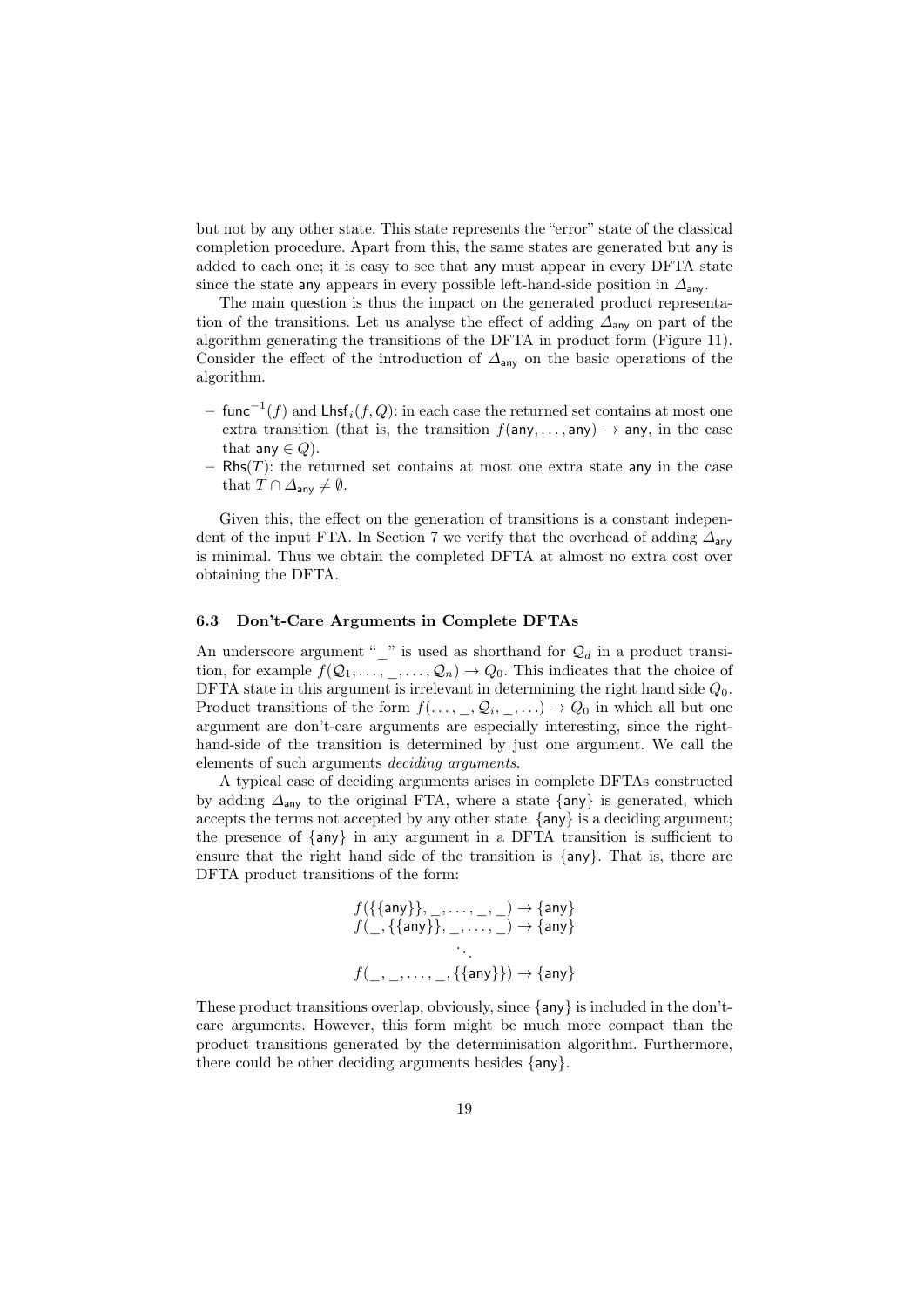We prove two lemmas defining sufficient conditions for finding deciding arguments and generating the corresponding don't-care product transitions.

**Lemma 4.** Let  $\mathcal{Q}_d$  be the set of states of a compete DFTA and let  $\Psi_1, \ldots, \Psi_n =$  $\mathcal{T}_1(f,\mathcal{Q}_d),\ldots,\mathcal{T}_n(f,\mathcal{Q}_d)$  for some n-ary function f. Let  $\Delta' \in \Psi_i$  and  $\mathcal{Q}_i =$  $\mathcal{T}_i^{-1}(f, \mathcal{Q}_d, \Delta')$ . Then  $\mathcal{Q}_i$  are deciding arguments for the i<sup>th</sup> argument of f is

 $\mathsf{Rhs}(\varDelta'\cap\bigcap(\cap \varPsi_1,\ldots,\cap \varPsi_{i-1},\cap \varPsi_{i+1},\ldots,\cap \varPsi_n))=\mathsf{Rhs}(\varDelta').$ 

Proof. Consider the set of right hand sides of transitions that can be built from  $(\Psi_1 \times \cdots \times \Psi_n)$  using  $\Delta'$  in the *i*<sup>th</sup> position, say  $\overline{Q}$ . That is,  $\overline{Q} = \mathsf{Rhs}(\Delta_1 \cap \cdots \cap \Delta_n)$  $\Delta' \cap \cdots \cap \Delta_n$ ) where  $(\Delta_1, \ldots, \Delta', \ldots, \Delta_n) \in (\Psi_1 \times \cdots \times \{\Delta'\} \times \cdots \Psi_n)$  with  $\Delta'$ in the  $i^{th}$  position.

Rhs $(\Delta')$  is an upper bound for  $\overline{Q}$ , since  $\Delta_1 \cap \ldots \cap \Delta_n \subseteq \Delta'$  and Rhs is monotonic. The expression  $\mathsf{R}\mathsf{hs}(\Delta' \cap \bigcap(\bigcap \Psi_1,\ldots,\bigcap \Psi_{i-1},\bigcap \Psi_{i+1},\ldots,\bigcap \Psi_n))$  is a lower bound for  $\overline{Q}$ , since  $\Delta' \cap \bigcap (\cap \Psi_1, \dots, \cap \Psi_{i-1}, \cap \Psi_{i+1}, \dots, \cap \Psi_n) \subseteq \Delta_1 \cap \dots \cap$  $\Delta' \cap \cdots \cap \Delta_n$  and Rhs is monotonic. If these two are equal, as in the statement of the property, then we can conclude that the value  $\mathsf{Rhs}(\Delta')$  is the right hand side for any such transition since it is both an upper and a lower bound.

 $\Box$ 

If we can find such a  $\Delta' \in \mathcal{T}_i(f, \mathcal{Q}_d)$ , a (product) transition  $f(\ldots, \_, \mathcal{Q}_i, \_, \ldots) \rightarrow$ Rhs( $\Delta'$ ) is constructed, where  $\mathcal{Q}_i = \mathcal{T}_i^{-1}(f, \mathcal{Q}_d, \Delta')$  and the underscore arguments stand for  $\mathcal{Q}_d$ .

A more specialised sufficient condition for deciding arguments for binary functions is given by the following lemma.

**Lemma 5.** Let  $\mathcal{Q}_d$  be the set of states of a complete DFTA and let  $\Psi_1, \Psi_2$  =  $\mathcal{T}_1(f,\mathcal{Q}_d), \mathcal{T}_2(f,\mathcal{Q}_d)$  for some 2-ary function f. Then a set of DFTA states  $\mathcal{Q}_i \subseteq$  $\mathcal{Q}_d$ , where  $\mathcal{Q}_i = \mathcal{T}_i^{-1}(f, \mathcal{Q}_d, \Delta')$  for some  $\Delta' \in \Psi_i$ ,  $i \in \{1, 2\}$  are deciding arguments for the i<sup>th</sup> argument of f if Rhs( $\Delta'$ ) is a singleton, and for all  $\Delta'' \in$  $\Psi_i, j \in \{1,2\} \setminus \{i\},\$ 

 $\Delta' \cap \Delta'' \neq \emptyset$ .

*Proof.*  $\Delta' \cap \Delta'' \neq \emptyset$  implies that Rhs $(\Delta_j \cap \Delta') \neq \emptyset$ . Since Rhs $(\Delta')$  is a singleton and  $\textsf{Rhs}(\Delta'' \cap \Delta') \subseteq \textsf{Rhs}(\Delta')$ ,  $\textsf{Rhs}(\Delta'' \cap \Delta') = \textsf{Rhs}(\Delta')$ .

If such a  $\Delta'$  is found, say in argument 2, we generate the product transition  $f(\_,\mathcal{Q}_2)\to \mathsf{Rhs}(\Delta')$  where  $\mathcal{Q}_2=\mathcal{T}_2^{-1}(f,\mathcal{Q}_d,\Delta')$  and the underscore arguments stand for  $\mathcal{Q}_d$ .

We can easily add a check for deciding arguments using the conditions of Lemma 4 and 5 to the algorithm, just before generating product transitions. The calculation of the intersections is exponential in the arity of the function symbols, but does not alter the complexity of the overall algorithm and can save effort in generating product transitions. For each set of deciding arguments  $\mathcal{Q}_i$ discovered, we generate a don't-care product transition of the form just shown, and the corresponding value  $\Delta'$  is removed from  $\Psi_i$  when computing the remaining product transitions for f.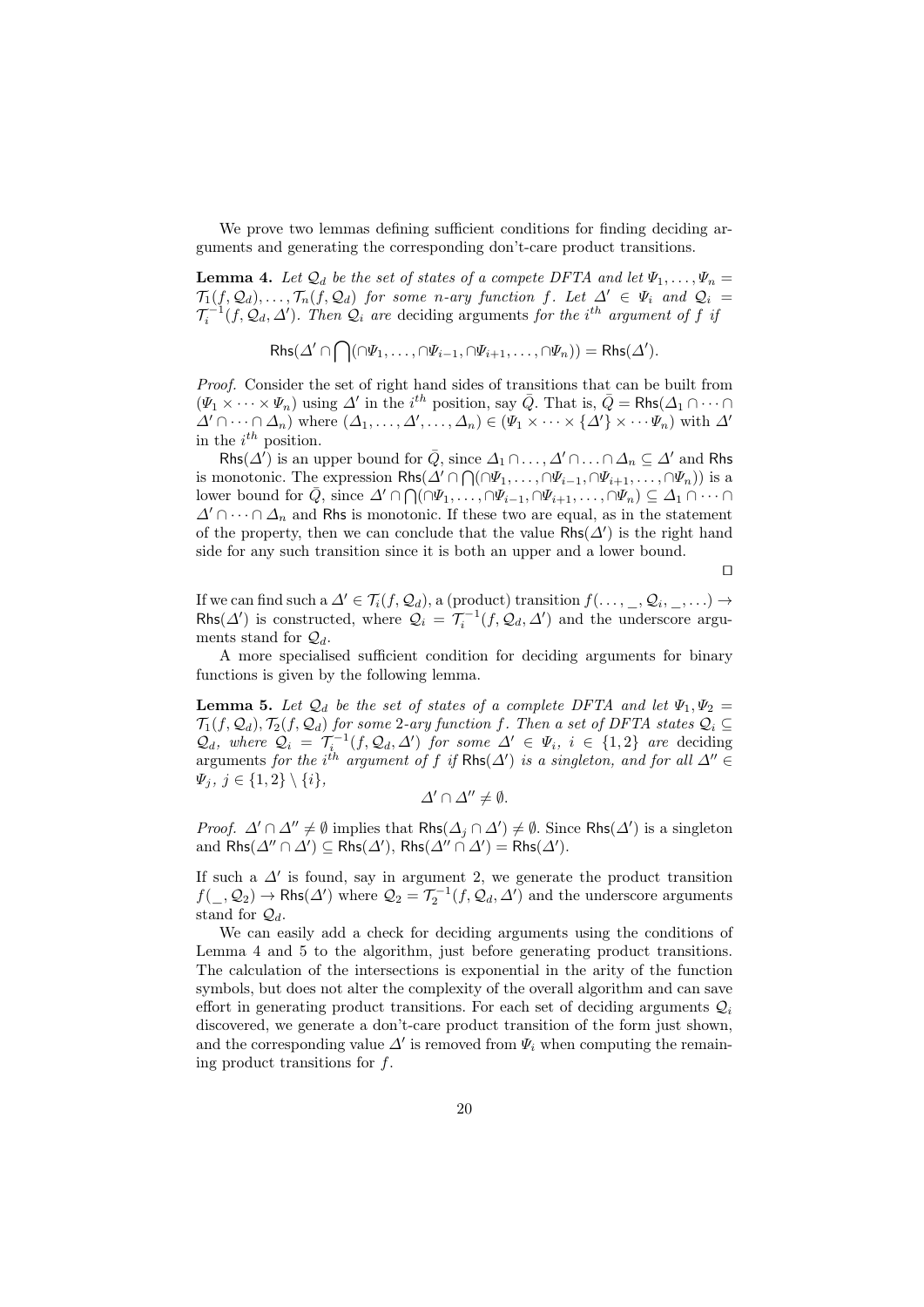|            | <b>Textbook</b> |           | Optimised algorithm Optimised algorithm |              |                  |           |
|------------|-----------------|-----------|-----------------------------------------|--------------|------------------|-----------|
|            | algorithm       |           | $w/o$ don't cares                       |              | with don't cares |           |
|            | $ \det $        | det       | $_{\rm det}$                            | $_{\rm det}$ | det              | det       |
|            |                 | $+$ compl |                                         | $+$ compl    |                  | $+$ compl |
| solved     | 112             | 109       | 14663                                   | 14663        | 14663            | 14663     |
| timeout    | 14584           | 14587     | 33                                      | 33           | 33               | 33        |
| avg. secs. | 0.55            | 3.35      | 0.07                                    | 0.20         | 0.07             | 0.14      |
| % solved   | 0.76            | 0.74      | 99.77                                   | 99.77        | 99.77            | 99.77     |

Table 1. Comparison of textbook vs. product form algorithm for FTA determinisation and completion on 14,696 benchmark problems (timeout 60 seconds)

The problem of finding the minimum number of product transitions to represent the DFTA transitions seems to be intractable and is beyond the scope of this paper. In essence it can be stated as the problem of finding the minimum number of cartesian products whose union is a given relation.

# 7 Experiments

Tables 1 and 2 show experimental results comparing the determinisation algorithm in Figure 11 with the textbook algorithm. It also compares the effect of adding the detection of don't care arguments in the determinisation algorithm. The algorithms are implemented in Java; the textbook algorithm is a direct implementation of the program in Figure 4.

The 14,696 benchmark FTAs were obtained from the repository that is part of the tool libvata<sup>4</sup>, which is a highly optimised non-deterministic finite tree automata library. Many of these FTAs originate in the Timbuk system [7]. The experiments were carried out with an Intel 2.9 GHz processor with 8 GB memory on a MacBook Pro running OS X 10.9.4.

## 7.1 Determinisation and completion

The columns in Table 1 show the overall effectiveness of three versions of the determinisation algorithm, for determinisation (det) and determinisation with completion  $(\text{def}+ \text{compl})$ . The first version is the textbook algorithm, the second is the optimised algorithm returning product form, without detection of don't care arguments, and the third is with detection of don't cares.

The first notable point is that the textbook algorithm is able to solve less than 1% of the problems while the optimised algorithms solve nearly all of them. The running time of the textbook algorithm is far slower even considering only those problems that it could solve.

Completion is a significant overhead for the textbook algorithm mainly because usually it results in a much larger set of transitions, and fewer problems

<sup>4</sup> http://www.fit.vutbr.cz/research/groups/verifit/tools/libvata/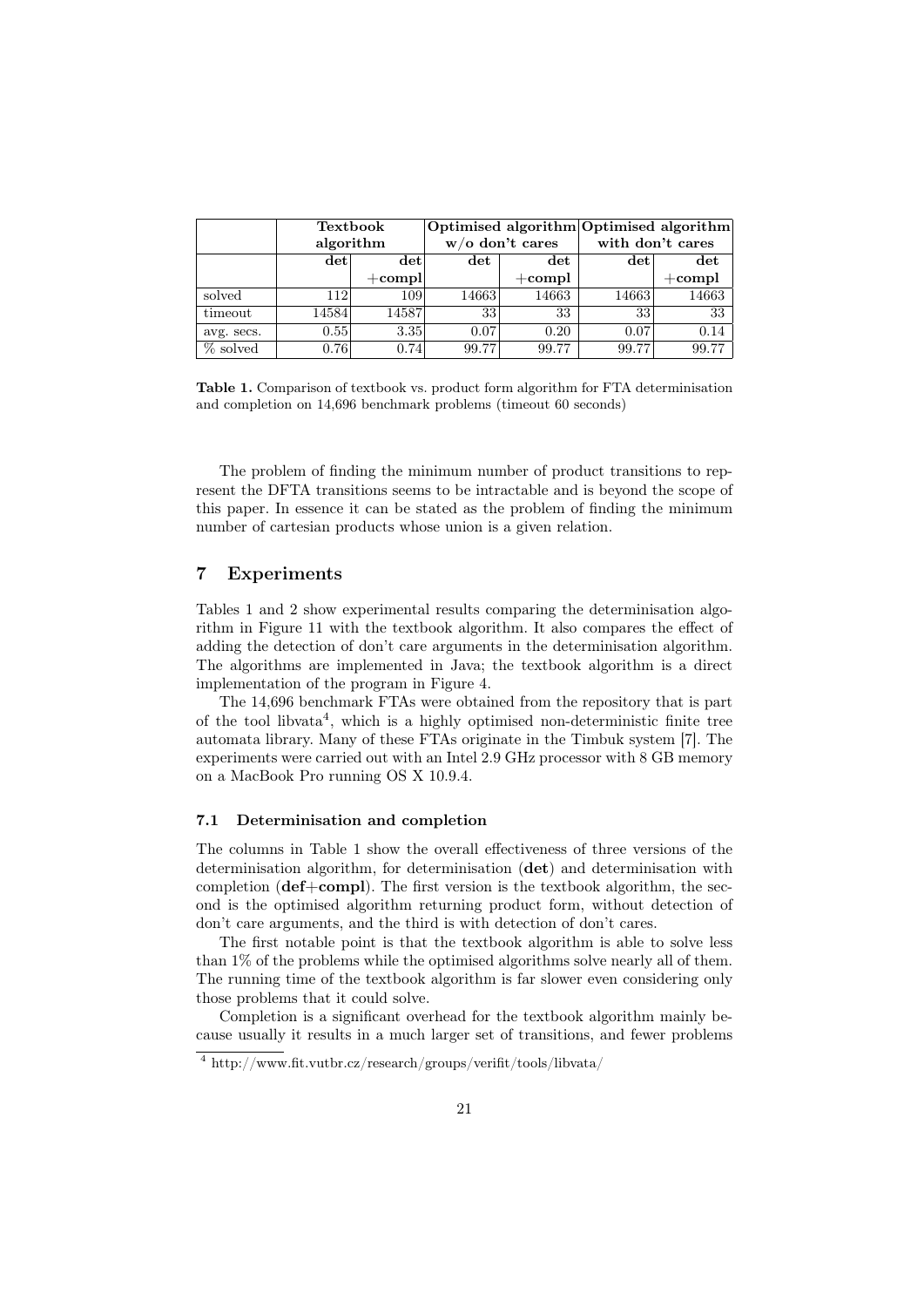|                              | Optimised algorithm<br>$w/o$ don't cares |                      | Optimised algorithm<br>with don't cares |                      |  |
|------------------------------|------------------------------------------|----------------------|-----------------------------------------|----------------------|--|
|                              | $_{\rm det}$                             | $det + compl$        | $_{\rm det}$                            | $det+compl$          |  |
| average $ Q $                | 58.3                                     | 59.3                 | 58.3                                    | 59.3                 |  |
| average<br>Δ                 | 286.3                                    | 301.8                | 286.3                                   | 301.8                |  |
| $\sum$<br>average            | 15.5                                     | 15.5                 | 15.5                                    | 15.5                 |  |
| average $ Q_d $              | 66.9                                     | 67.9                 | 66.9                                    | 67.9                 |  |
| $\Delta_d \vdash$<br>average | 17614                                    | $2.9 \times 10^{18}$ | ۰                                       | $2.9 \times 10^{18}$ |  |
| average  <br>$\Delta \Pi^+$  | 649                                      | 13211                | 663                                     | 3249                 |  |

Table 2. Size statistics for output of optimised DFTA algorithm

were solvable within the timeout period. For the optimised algorithm, completion increases the running time by an average of approximately two to three times but does not affect the number of solvable problems. Detection of don't cares is not a substantial overhead, and in fact can lead to overall time savings when completion is performed since the number of product transitions can thereby be reduced.

The size of the input and output DFTAs is summarised in Table 2. The size of the set of states and transitions of the input FTA are  $|Q|$  and  $|\Delta|$ . The number of DFTA states is  $|Q_d|$  and the number of product transitions in the DFTA is  $|\Delta_{\Pi}|$ . For completed DFTAs, the precise size of the set of transitions depends only on the signature and can be calculated; this is shown in the table as  $|\Delta_d|$ . For non-complete DFTAs we can estimate the actual size of  $|\Delta_d|$  by summing the product of the sizes of the product states in each transition. However, the same transition could be represented by more than one product transition so it is an over-estimate. In the case of product transitions with don't cares the overestimation is so great that we omit it in Table 2. It can immediately be seen that the number of DFTA states is on average only slightly greater than the number of input FTA states, as discussed in Section 5. The average size of the set of transitions in completed DFTAs is extremely large, and shows immediately why the textbook algorithm fails. Regarding completion, the size of the set of states of both input and output automata is increased by exactly one. The size of the input set of transitions is increased by the size of  $\Delta_{\text{any}}$  which is  $|\Sigma|$ .

The effect of computing don't cares is noticeable in the size of  $\Delta_{\Pi}$  for complete DFTAs. The number of product transitions with don't cares is only about 25% of the number without don't cares and is reflected in the somewhat faster runtimes for don't cares with completion in Table 1.

# 8 Applications

The question of applicability depends partly on whether the product form of transitions is directly usable. As already pointed out, the product form is of little ultimate use if the transitions need to be explicitly enumerated in order to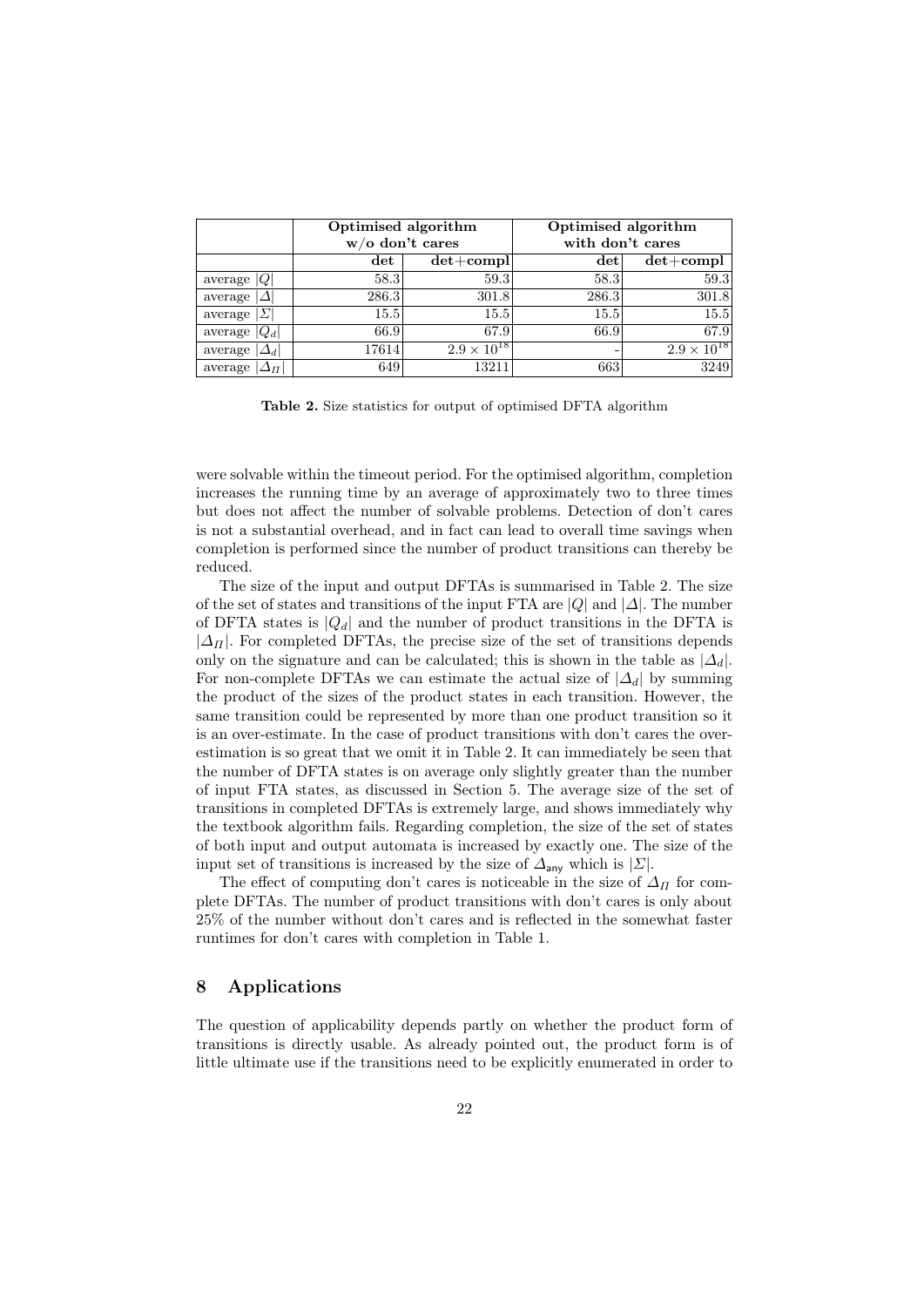use them. Fortunately, it appears that the product form can often be efficiently processed, and in some cases the transitions are not even needed – the set of states of the DFTA is all that is needed.

Determinisation and completion are needed to form the complement of an FTA. Applications in verification and analysis using tree automata to represent set of states could benefit from the availability of a practical complementation algorithm, e.g.  $[3,13,7,4,1]$ . Note that we obtain the complement with its transitions in product form, simply by switching the accepting and non-accepting states of the completed DFTA.

Gallagher *et al.* [5,6] showed that program properties of interest in analysis of logic program can be formulated as sets of terms defined by an FTA on the program signature and that a precise abstract domain for static analysis could then be constructed by determinising the FTA. The algorithm presented in detail here was first developed in the context of that work. The approach was made practical by encoding the product transitions directly as binary decision diagrams (BDDs) thus avoiding the need to enumerate transitions explicitly.

DFTA states encode useful information in themselves. The emptiness of intersections of input FTA states can be checked using the DFTA states. There exists a term accepted by every member of a set of states  $Q_1$  in the FTA if and only if the corresponding DFTA includes a state  $Q_2$  such that  $Q_1 \subseteq Q_2$ . Given the fact that the DFTA transitions are not needed for this check, the algorithm presented here could provide a useful basis for checking emptiness of intersections.

Another question that can be answered by examining the set of states is universality. An FTA A with signature  $\Sigma$  is universal if  $L(A) = \text{Term}(\Sigma)$ . We add a non-final state any to the states of A and add  $\Delta_{\text{any}}$  to the transitions of A and determinise the result. Then A is universal if and only if every final state in the resulting DFTA contains any.

Recently, the determinisation algorithm has been used to implement a refinement procedure for Horn clause verification [10]. An FTA is built to represent the set of derivations in a given set of Horn clauses. Infeasible traces can be eliminated from the FTA by application of the determinisation algorithm to construct the difference of two FTAs, which is then used to construct a new set of Horn clauses.

# 9 Related Work

The algorithm presented in this paper was sketched by Gallagher et al. in [6], including the concept of product transitions. Otherwise, we do not know of other attempts to design practical algorithms for determinisation. Previous work that used tree automata as a modelling formalism commented on the impracticality of handling complementation, due to the complexity of the determinisation and completion algorithm [13,8]. Available libraries for tree automata manipulation seem to implement the textbook algorithm [7,11,12].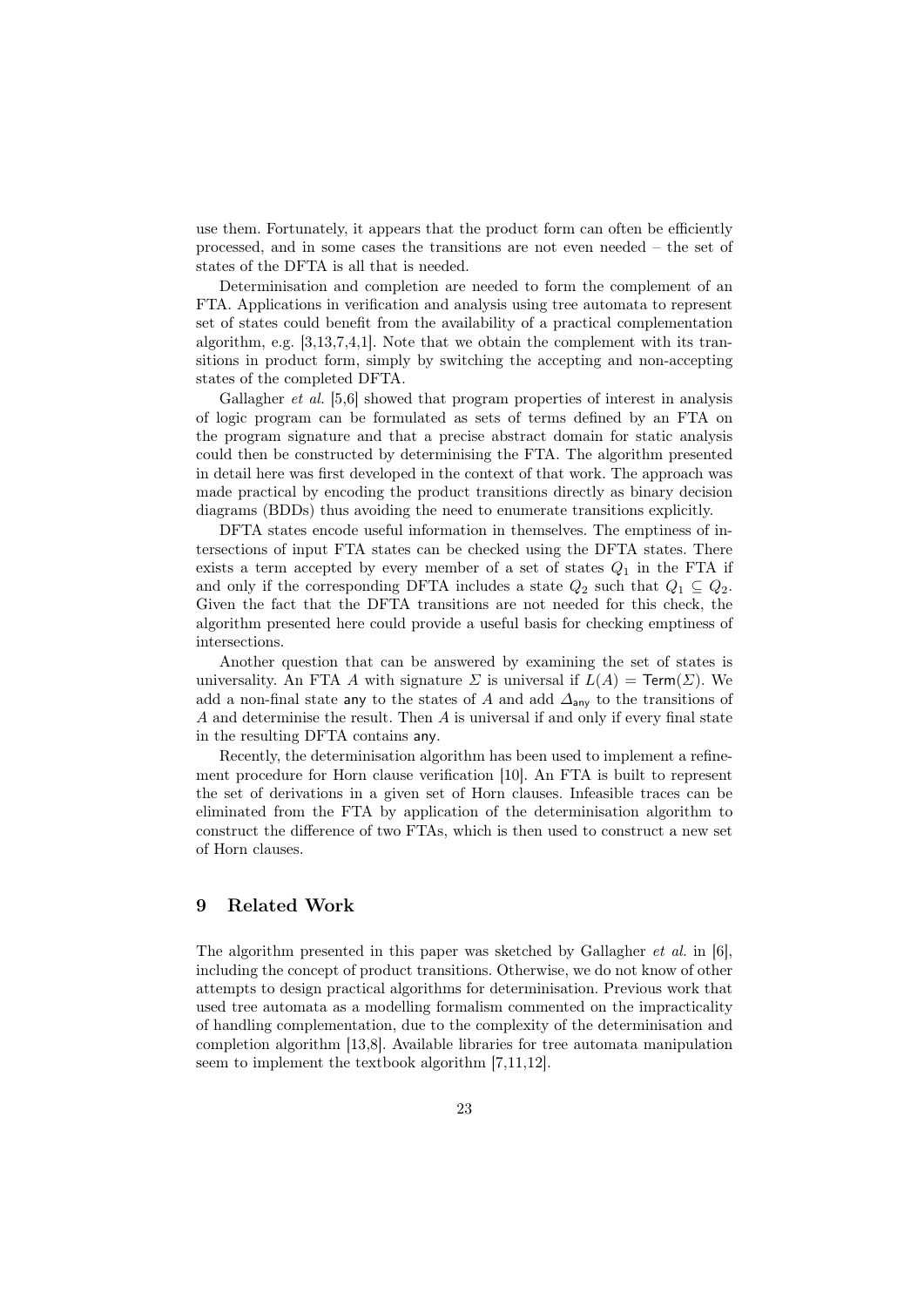A different but related problem is tree automata containment checking. The classical approach to checking containment of FTA  $A_1$  in FTA  $A_2$  is to check the emptiness of  $A_1 \cap \overline{A}_2$  which involves the complementation of  $A_2$ . Other containment algorithms not requiring complementation have been presented [14,9]. It would appear that the optimised algorithm for determinisation gives renewed potential to the classical approach, especially since the transitions do not need to be generated to check containment.  $A_1$  is contained in  $A_2$  if and only if the states of the DFTA for  $A_1 \cup A_2$  do not include any state containing a final state of  $A_1$  but no final state of  $A_2$ . Currently we are comparing this approach with state-of-the-art containment checking algorithms.

# 10 Future Work

There remains interesting work to do both on the algorithm itself and its applications. Firstly, there seem to be opportunities for optimisation of the critical inner loop of the algorithm generating the DFTA states. A state can be generated many times, and it seems likely that there are conditions on the elements of the  $\Phi$  and  $\Psi$  arrays in the algorithm that could be checked in order to avoid this. The challenge is to simplify the checks sufficiently to make them worthwhile as an optimisation. Perhaps a completely different representation of the  $\Phi$  and  $\Psi$ arrays, such as some Boolean encoding, is needed. We are actively investigating this.

Secondly, we are looking at applications of the algorithm. The original motivating application, that of logic program analysis, is still interesting, since Horn clauses (pure logic programs) are increasingly used as a representation language for a variety of other languages and computational formalisms. Essentially the same analysis problems arise in term rewriting systems, where a system state is represented by a term, and an FTA expresses state properties of interest.

Finally, as mentioned in Section 9, we are performing an evaluation of the use of determinisation algorithm for the FTA containment problem. This has applications in XML language containment checking, among others.

# Acknowledgements

We would like to thank Kim Steen Henriksen and Gourinath Banda for discussions in the early stages of this work.

# References

- 1. E. Balland, Y. Boichut, P.-E. Moreau, and T. Genet. Towards an efficient implementation of tree automata completion. In Algebraic Methodology and Software Technology, 12th International Conference, AMAST, pages 67–82, 2008.
- 2. H. Comon, M. Dauchet, R. Gilleron, C. Löding, F. Jacquemard, D. Lugiez, S. Tison, and M. Tommasi. Tree automata techniques and applications. Available on: http://www.grappa.univ-lille3.fr/tata, 2007. release October, 12th 2007.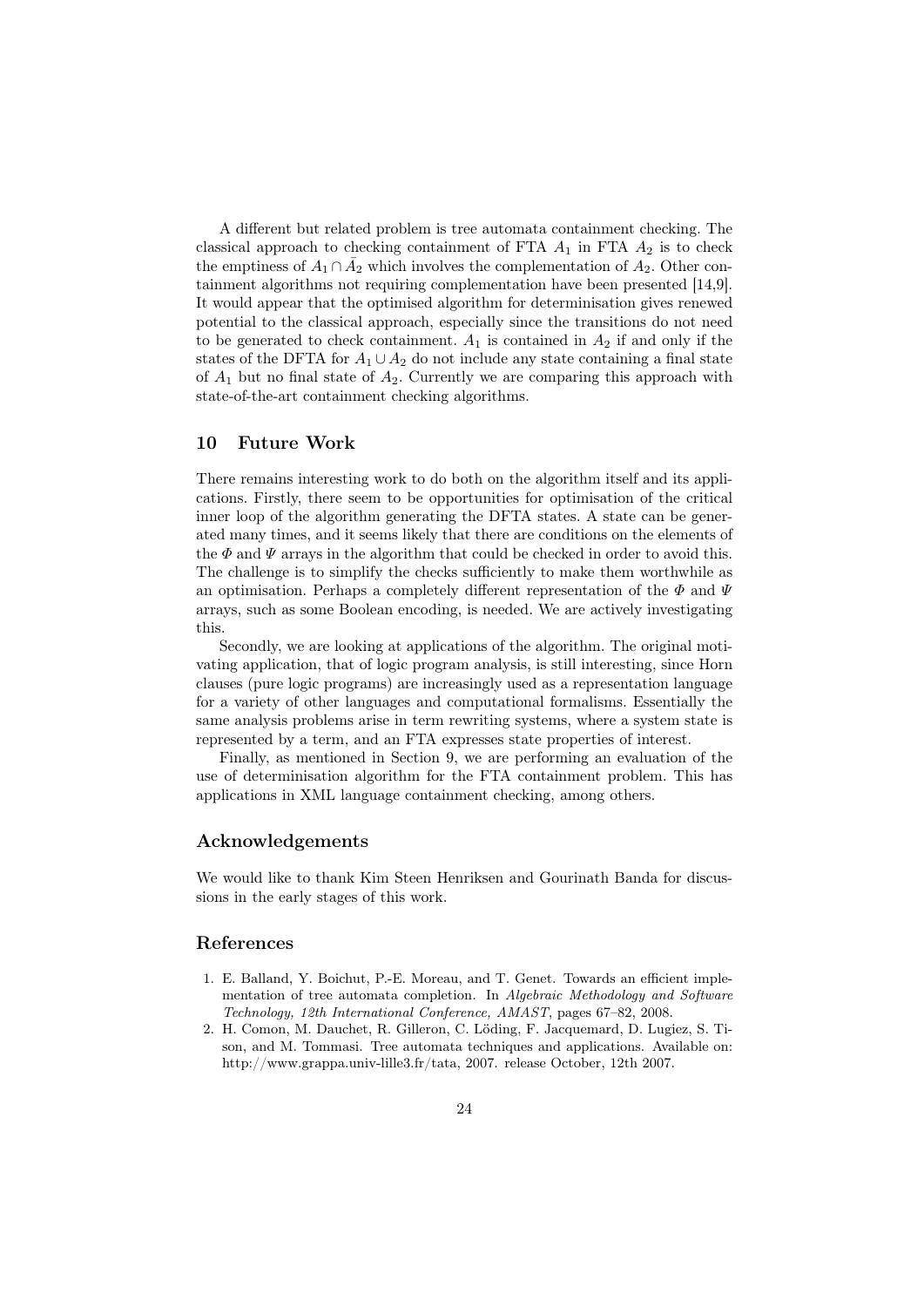- 3. J. Elgaard, A. Møller, and M. I. Schwartzbach. Compile-time debugging of C programs working on trees. In Proc. Programming Languages and Systems, 9th European Symposium on Programming, ESOP '00, volume 1782 of LNCS, pages 182–194. Springer-Verlag, March/April 2000.
- 4. G. Feuillade, T. Genet, and V. V. T. Tong. Reachability analysis over term rewriting systems. J. Autom. Reasoning, 33(3-4):341–383, 2004.
- 5. J. P. Gallagher and K. S. Henriksen. Abstract domains based on regular types. In V. Lifschitz and B. Demoen, editors, Proceedings of the International Conference on Logic Programming (ICLP'2004), volume 3132 of Springer-Verlag Lecture Notes in Computer Science, pages 27–42, 2004.
- 6. J. P. Gallagher, K. S. Henriksen, and G. Banda. Techniques for scaling up analyses based on pre-interpretations. In M. Gabbrielli and G. Gupta, editors, Proceedings of the 21st International Conference on Logic Programming, ICLP'2005, volume 3668 of Springer-Verlag Lecture Notes in Computer Science, pages 280–296, 2005.
- 7. T. Genet and V. V. T. Tong. Reachability analysis of term rewriting systems with Timbuk. In R. Nieuwenhuis and A. Voronkov, editors, LPAR, volume 2250 of Lecture Notes in Computer Science, pages 695–706. Springer, 2001.
- 8. N. Heintze. Using bottom-up tree automaton to solve definite set constraints. Unpublished. Presentation at Schloß Dagstuhl Seminar 9743, http://www.informatik.uni-trier.de/~seidl/Trees.html, 1997.
- 9. H. Hosoya, J. Vouillon, and B. C. Pierce. Regular expression types for XML. ACM Trans. Program. Lang. Syst., 27(1):46–90, 2005.
- 10. B. Kafle and J. P. Gallagher. Tree automata-based refinement with application to Horn clause verification. Submitted for publication, 2014.
- 11. N. Klarlund and A. Møller. MONA Version 1.4 User Manual. BRICS Notes Series NS-01-1, Department of Computer Science, University of Aarhus, January 2001.
- 12. O. Lengál, J. Simácek, and T. Vojnar. VATA: A library for efficient manipulation of non-deterministic tree automata. In Tools and Algorithms for the Construction and Analysis of Systems - 18th International Conference, TACAS 2012, pages 79– 94, 2012.
- 13. D. Monniaux. Abstracting cryptographic protocols with tree automata. Sci. Comput. Program., 47(2-3):177–202, 2003.
- 14. T. Suda and H. Hosoya. Non-backtracking top-down algorithm for checking tree automata containment. In Implementation and Application of Automata, 10th International Conference, CIAA 2005, pages 294–306, 2005.